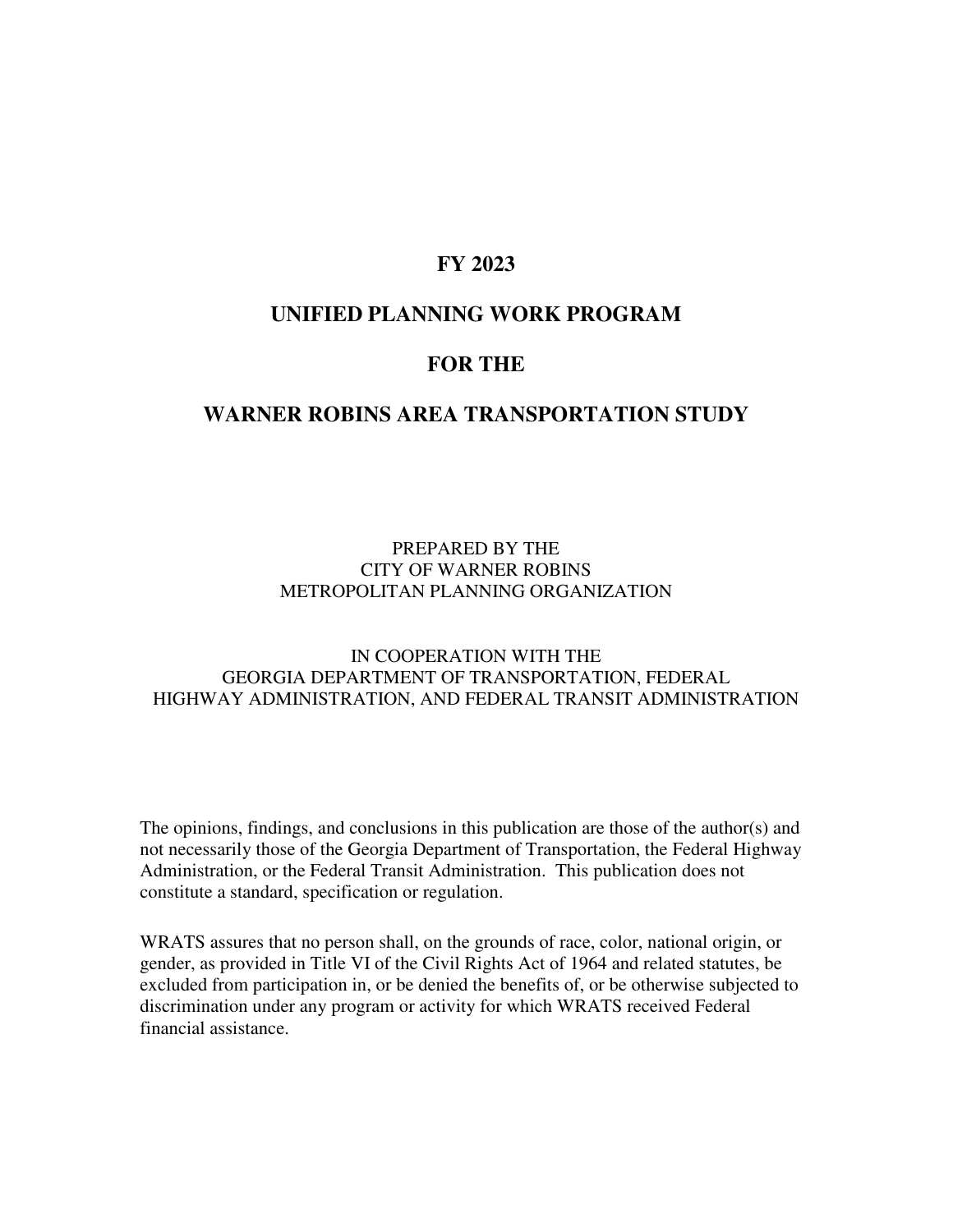# **TABLE OF CONTENTS**

| <b>INTRODUCTION</b>       |                                                 | Page           |
|---------------------------|-------------------------------------------------|----------------|
|                           | Definition of the UPWP                          | $\mathbf{1}$   |
|                           | Discussion of FAST Act & Planning Factors       | $\mathbf{1}$   |
|                           | <b>Consideration of Planning Emphasis Areas</b> | $\overline{2}$ |
|                           | Overview of MPO Planning Process                | $\overline{3}$ |
|                           | MPO's FY 2023 Planning Priorities               | 8              |
| 1. ADMINISTRATION         |                                                 |                |
| 1.1                       | Program Coordination                            | 9              |
| 1.2                       | Operations and Administration                   | 10             |
| 1.3                       | Training/Employee Education                     | 11             |
| 1.4                       | Unified Planning Work Program                   | 12             |
|                           | 2. PUBLIC INVOLVEMENT                           |                |
| 2.1                       | <b>Community Outreach/Education</b>             | 13             |
| 2.2                       | Environmental Justice/Title VI                  | 14             |
| <b>3. DATA COLLECTION</b> |                                                 |                |
| 3.1                       | Socio-Economic Data                             | 15             |
| 3.2                       | Land Use Monitoring                             | 16             |
| 3.3                       | <b>Accident Reduction Program</b>               | 17             |
| 3.4                       | <b>System Monitoring</b>                        | 18             |
| <b>4. SYSTEM PLANNING</b> |                                                 |                |
| 4.1                       | Air Quality                                     | 19             |
| 4.2                       | <b>Transportation Improvement Program</b>       | 20             |
| 4.3                       | Metropolitan Transportation Plan                | 21             |
| 4.4                       | Freight                                         | 22             |
|                           | 5. SAFE & ACCESSIBLE TRANSPORTATION OPTIONS     |                |
| 5.1                       | <b>Complete Streets</b>                         | 23             |
|                           | <b>SUMMARY BUDGET TABLE</b>                     | 24             |
|                           | PLANNING FACTORS TABLE                          | 25             |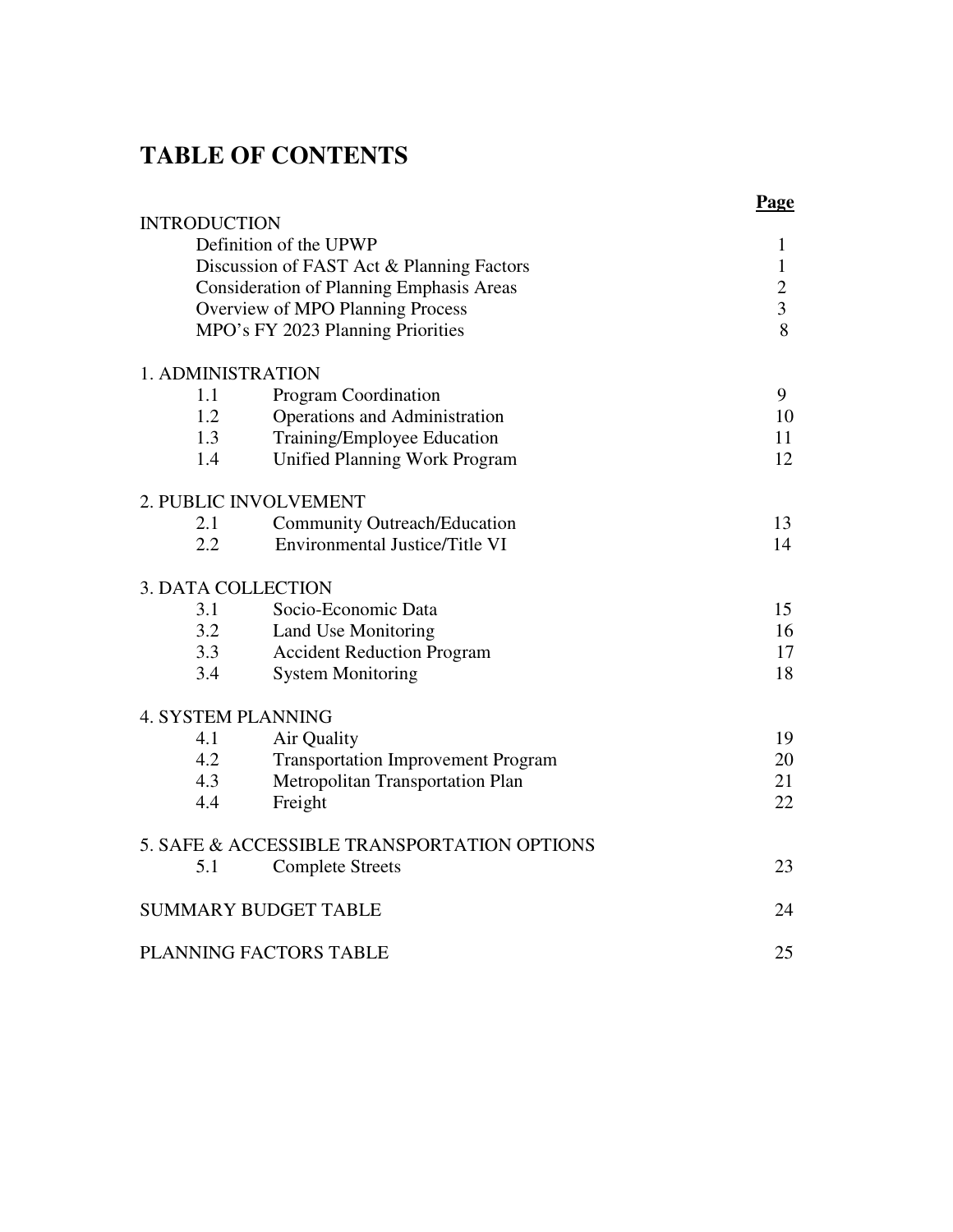### **INTRODUCTION**

### Definition of the UPWP

The FY 2023 Unified Planning Work Program (UPWP) for the Warner Robins Area Transportation Study (WRATS) describes the transportation planning program for the period from July 1, 2022 to June 30, 2023 funded by FHWA-PL and FTA 5303 planning funds. It is organized into four major elements containing the following specific tasks:

- $\triangleright$  Administration
- $\triangleright$  Public Involvement
- $\triangleright$  Data Collection
- $\triangleright$  System Planning
- $\triangleright$  Safe & Accessible Transportation Options

The document assigns responsibilities for conducting various tasks, enumerates anticipated costs, and identifies funding sources. The UPWP guides MPO activities toward the goal of establishing a continuous, cooperative, and comprehensive transportation planning process. The technical work is directed toward maintaining the validity of the process, implementation and update of the plan, and development of support studies. The UPWP is developed annually through a cooperative process with the transportation planning partners of the Warner Robins Region.

### Discussion of FAST Act & Planning Factors

The Transportation Equity Act for the  $21<sup>st</sup>$  Century (TEA-21), enacted in 1998, established seven planning factors which MPOs must consider in the formulation of transportation plans and programs. SAFETEA-LU, enacted in 2005, revised this to eight planning factors by splitting the goal supporting increased safety and security of the transportation system for all users into two goals, one supporting safety and the other supporting security. The Fixing America's Surface Transportation (FAST) Act of 2015 continued to emphasize the following ten planning factors in the metropolitan planning process. On November 15, 2021, President Biden signed the Infrastructure Investment and Jobs Act (IIJA) also known as the Bipartisan Infrastructure Law (BIL). It provides \$550 billion dollars over fiscal years 2022 through 2026 for investment in roads, bridges, mass transit, water infrastructure, resilience, and broadband.

- 1. Support the **economic vitality** of the metropolitan area, especially by enabling global competitiveness, productivity and efficiency
- 2. Increase the **safety** of the transportation system for motorized and nonmotorized users
- 3. Increase the **security** of the transportation system for motorized and nonmotorized users
- 4. Increase the **accessibility and mobility** of people and for freight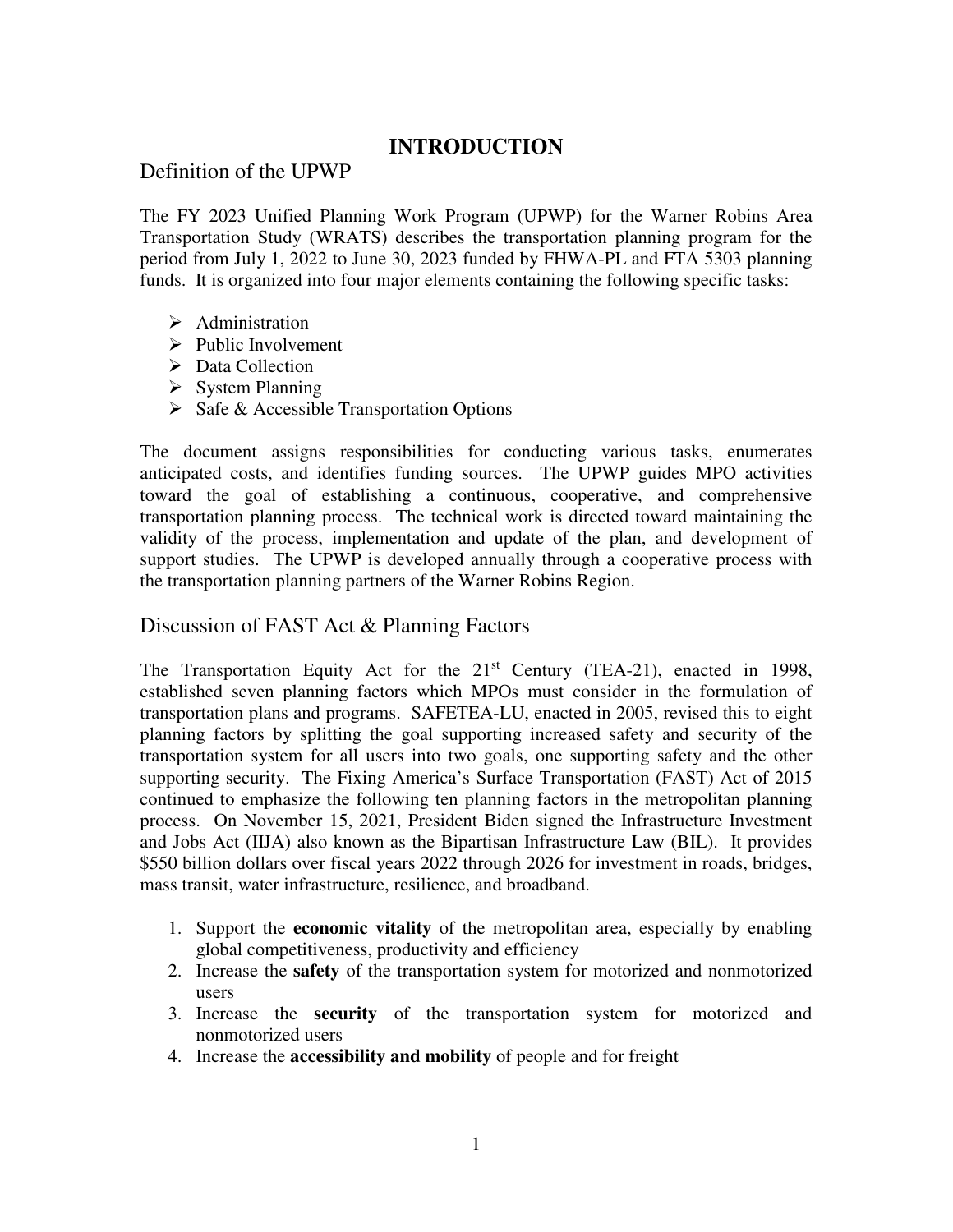- 5. Protect and enhance the **environment**, promote **energy conservation**, improve the **quality of life**, and promote consistency between transportation improvements and State and local planned **growth and economic development** patterns
- 6. Enhance the **integration and connectivity** of the transportation system, across and between modes, for people and freight
- 7. Promote efficient **system management and operation**
- 8. Emphasize the **preservation of the existing transportation system**
- 9. Improving transportation system **resiliency and reliability** and reducing (or mitigating) the **stormwater impacts** of surface transportation
- 10. Enhancing **travel and tourism**

Consideration of Planning Emphasis Areas

On December 30, 2021, the Federal Highway Administration (FHWA) and the Federal Transit Administration (FTA) Offices of Planning jointly issued the following Planning Emphasis Areas (PEAs) for consideration in the development of metropolitan planning work programs.

- **Tackling the Climate Crisis-Transition to a Clean Energy, Resilient Future:** use the transportation planning process to accelerate the transition toward electric and other alternative fueled vehicles, plan for a sustainable infrastructure system that works for all users, and undertake actions to prepare for and adapt to the impacts of climate change
- **Equity and Justice40 in Transportation Planning:** advance racial equity and support for underserved and disadvantaged communities to ensure public involvement in the planning process and plans and strategies reflect various perspectives, concerns, and priorities from impacted areas
- **Complete Streets:** plan, develop, and operate streets and networks that prioritize safety, comfort, and access to destinations for pedestrians, bicyclists, transit riders, micro-mobility users, freight delivery services, and motorists
- **Public Involvement:** increase meaningful public involvement in transportation planning by integrating Virtual Public Involvement (VPI) tools into the overall public involvement approach while ensuring continued public participation by individuals without access to computers and mobile devices
- **Strategic Highway Network (STRAHNET)/U.S. Department of Defense (DOD) Coordination:** coordinate with representatives from the DOD in the transportation planning and project programming process on infrastructure and connectivity needs for STRAHNET routes and other public roads that connect to DOD facilities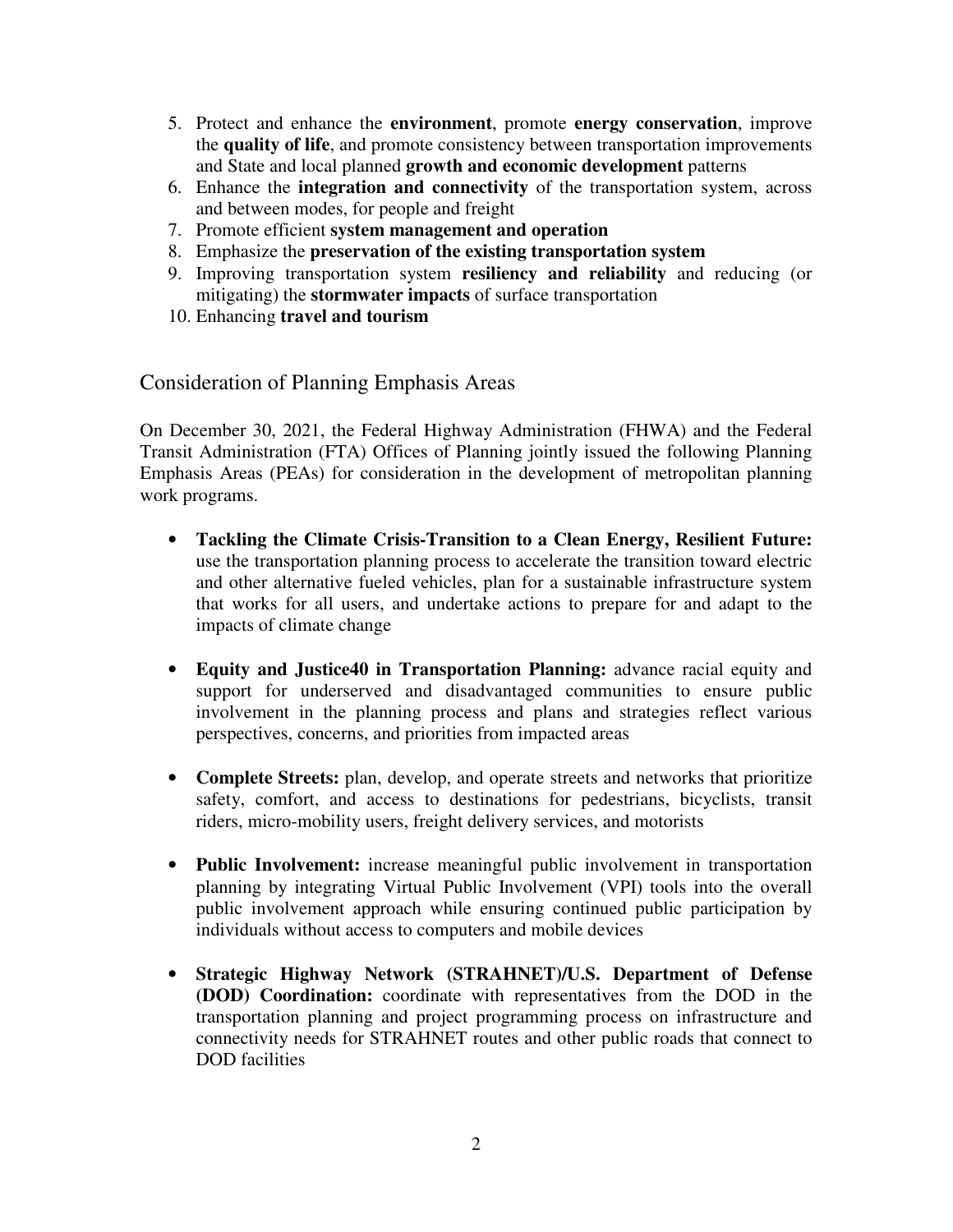- **Federal Land Management Agency (FLMA) Coordination:** coordinate with FLMAs in the transportation planning and project programming process on infrastructure and connectivity needs related to access routes and other public roads and transportation services that connect to Federal lands
- **Planning and Environment Linkages (PEL):** implement collaborative and integrated approach to transportation decisionmaking that considers environmental, community, and economic goals early in the transportation planning process to avoid and minimize the impacts on human and natural resources
- **Data in Transportation Planning:** incorporate data sharing and consideration into the transportation planning process for efficient use of resources and improved policy and decisionmaking

### Overview of MPO Planning Process

The Warner Robins Area Transportation Study (WRATS), the designated Metropolitan Planning Organization (MPO), study area includes the existing urbanized area for the Cities of Warner Robins, Perry, Byron, Centerville, Robins Air Force Base, the remaining portion of Houston County and the eastern portion of Peach County along Interstate 75. This area covers the urbanized area as well as the area that is expected to become urbanized over the next 20 years. A Memorandum of Understanding (MOU) approved on March 10, 2015 between the Cities of Warner Robins, Perry, Byron, and Centerville and the Counties of Houston and Peach, Robins Air Force Base, the Middle Georgia Regional Commission, and the Georgia Department of Transportation in cooperation with the U.S. Department of Transportation establishes a cooperative process and includes roles and responsibilities of the various entities in carrying out metropolitan transportation planning in this region.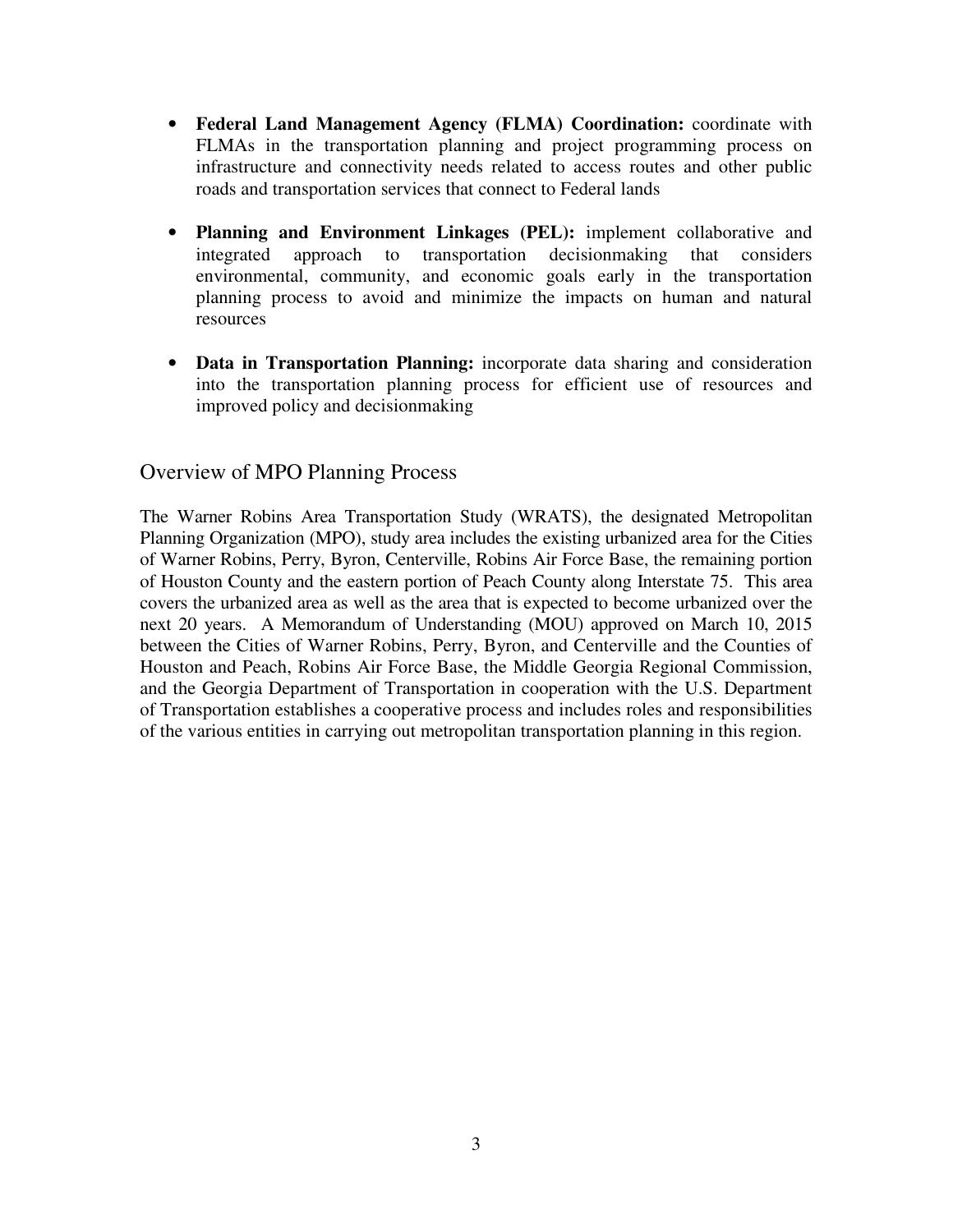**WRATS Study Area** 

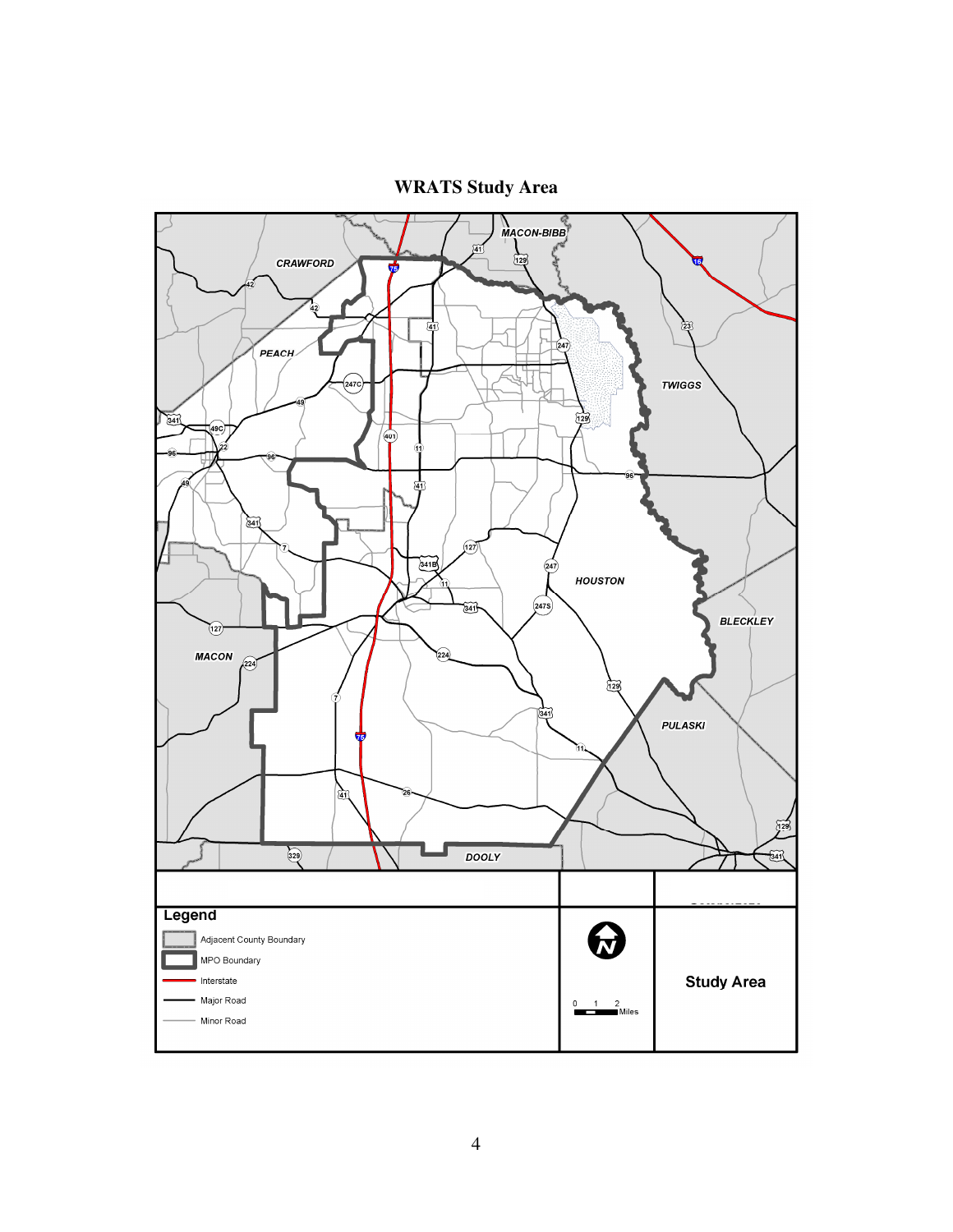The WRATS planning process was mandated by the 1962 Highway Act, which requires that a transportation planning process be established in all metropolitan areas with a population greater than 50,000. With the completion of the 1980 US Census, Warner Robins was officially designated as an urbanized area. In March 2013, the 2010 US Census-defined Urbanized Area Boundary (UAB) was smoothed and the Metropolitan Planning Area (MPA) or MPO Boundary was updated in May 2014 to incorporate the Perry-Houston County Airport. The major focus of the Warner Robins Area Transportation Study (WRATS) is to ensure that federal-aid transportation projects are planned in a continuous, coordinated and comprehensive manner. Before federal funds can be expended on a project in the WRATS study area, the project must be included in the WRATS planning process. The following goals were developed to ensure that the 2045 MTP addresses the needs of all transportation modes in a manner that supports local community goals and aspirations, and complies with the latest federal requirements.

- 1. Support the **economic vitality** of the area through efficient transportation systems that support local and global competitiveness and productivity
- 2. Ensure the **safety and security** of the multimodal transportation system for all users
- 3. Maximize **mobility** for all users through an **integrated**, **connected**, and **accessible** transportation system
- 4. Provide a transportation system that protects the **environment** and improves the **quality of life** for all residents
- 5. Provide a **connected**, multimodal transportation system that meets the needs of all users, while ensuring the **efficient movement of freight** within and through the region
- 6. **Preserve and maintain the existing transportation system** and promote the **efficient management and operations** of the transportation system
- 7. Promote the **resiliency and reliability** of the system and promote transportation projects that minimize **stormwater impacts**
- 8. Provide a transportation network that enhances regional accessibility for **travel and tourism**

| <b>MTP Goals</b>                                                            | <b>MPO MTP Planning Factors</b>                                                                                                    |
|-----------------------------------------------------------------------------|------------------------------------------------------------------------------------------------------------------------------------|
| <b>Economic Vitality</b>                                                    | Support the economic vitality of the metropolitan area<br>$\bullet$                                                                |
| <b>Safety and Security</b>                                                  | Increase the safety of the transportation system<br>$\bullet$<br>Increase the security of the transportation system<br>$\bullet$   |
| <b>Accessibility, Mobility, and Connectivity</b>                            | Increase the accessibility and mobility options available<br>$\bullet$<br>for people and freight                                   |
| <b>Environment and Quality of Life</b>                                      | Protect and enhance the environment, promote energy<br>conservation, and improve quality of life                                   |
| <b>Multimodal System</b>                                                    | Enhance the integration and connectivity of the<br>$\bullet$<br>transportation system across and between modes                     |
| <b>Management and Preservation of the</b><br>existing transportation system | Emphasize preservation of the existing transportation<br>system<br>Promote efficient system management and operations<br>$\bullet$ |
| <b>Resiliency and Reliability</b>                                           | Improve resiliency and reduce stormwater impacts<br>$\bullet$                                                                      |
| <b>Travel and Tourism</b>                                                   | Enhance travel and tourism                                                                                                         |

#### **WRATS 2045 MTP Goals and Relation to FAST Act MPO MTP Planning Factors**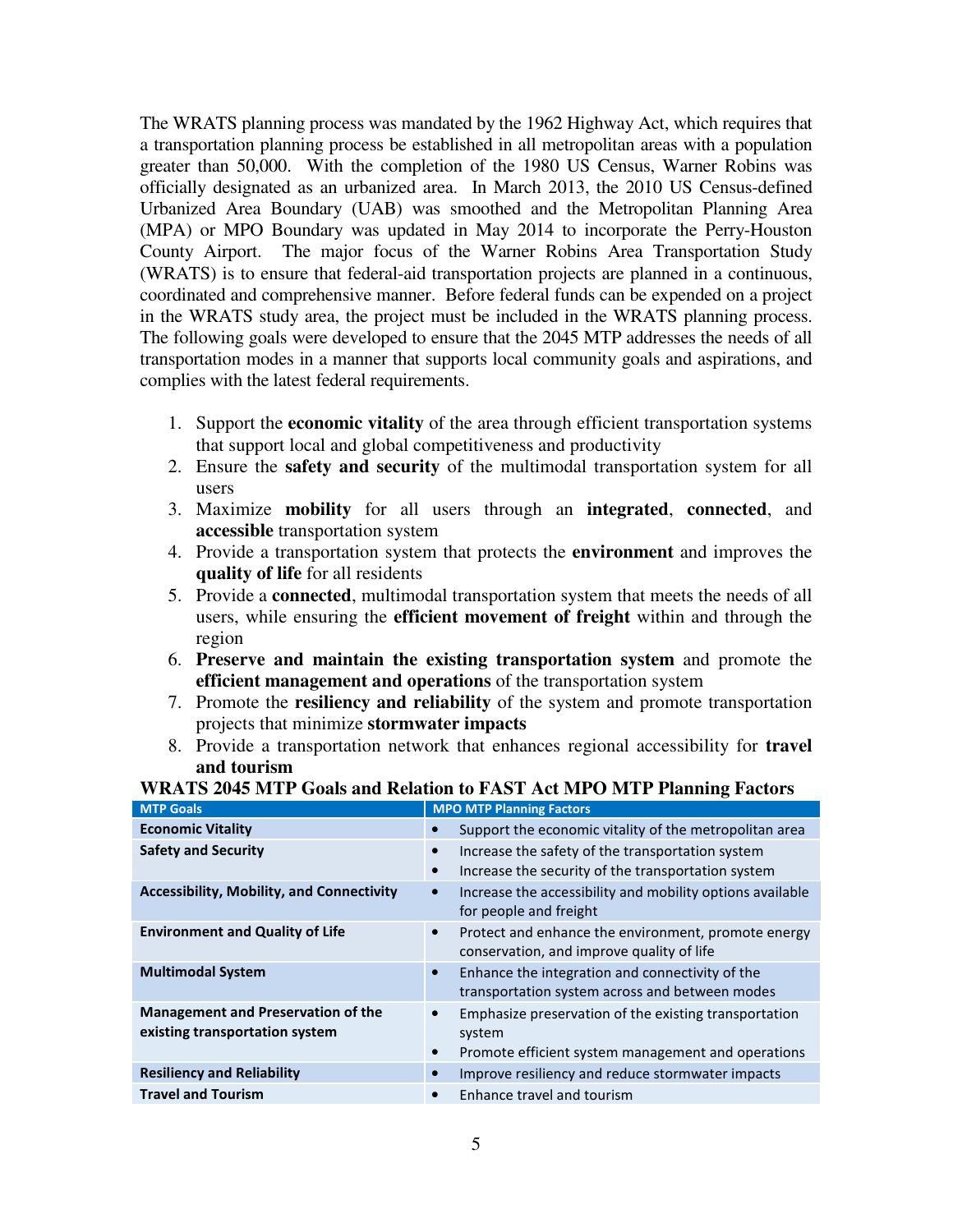The City of Warner Robins is the lead agency and designated MPO for the Warner Robins Urbanized Area. The WRATS is composed of elected, appointed, and advisory officials from the federal, state and local levels. The MPO staff is responsible for developing a detailed schedule of individual transportation plans and program deadlines for the fiscal year. The schedule includes such dates as estimated completion dates, public notices, committee meetings, outreach activities, key decision points and when reference material or educational tools are needed. As a result of many organizational meetings, three committees were formed and participants identified. Each committee operates by its respective bylaws.

#### Policy Committee

The Policy Committee (PC) is responsible for establishment of policy and for review and adoption of goals, objectives, plans, and programs developed by the Study. Voting members are policy level representatives from Warner Robins, Centerville, Byron, Perry, Houston County, Peach County, Georgia DOT, Middle Georgia Regional Commission (MGRC), and the Chairman of the Citizens Advisory Committee. The Federal Highway Administration (FHWA) and Robins AFB are represented in a non-voting capacity.

#### Technical Coordinating Committee

The Technical Coordinating Committee (TCC) is comprised of individuals whose special skills and training are necessary to undertake development of a comprehensive transportation planning process. Voting members are in technical positions representing the same entities listed above in the Policy Committee, plus the Houston County Board of Education and Perry-Houston County Airport. The TCC provides guidance and makes recommendations to the Policy Committee, Citizens Advisory Committee, and other agencies upon the work program and studies. This body is also responsible for coordinating the maintenance of inventories of current data used as input to the planning process.

#### Citizens Advisory Committee

The Citizens Advisory Committee (CAC) consists of individuals who provide a broad representation of the community. Citizens are appointed by the Houston and Peach County Commissions and the Warner Robins, Byron, Perry, and Centerville City Councils. There are also representatives of special interest groups like Disability Connections and the Georgia Advocacy Office. The function of this committee is to inform and advise the community of the process, recommendations, and results of the Warner Robins Area Transportation Study and to offer any suggestions, which would benefit the Study. The CAC also advises the MPO staff and Policy Committee on matters of public opinion from individual citizens and citizen groups regarding transportation plans and programs.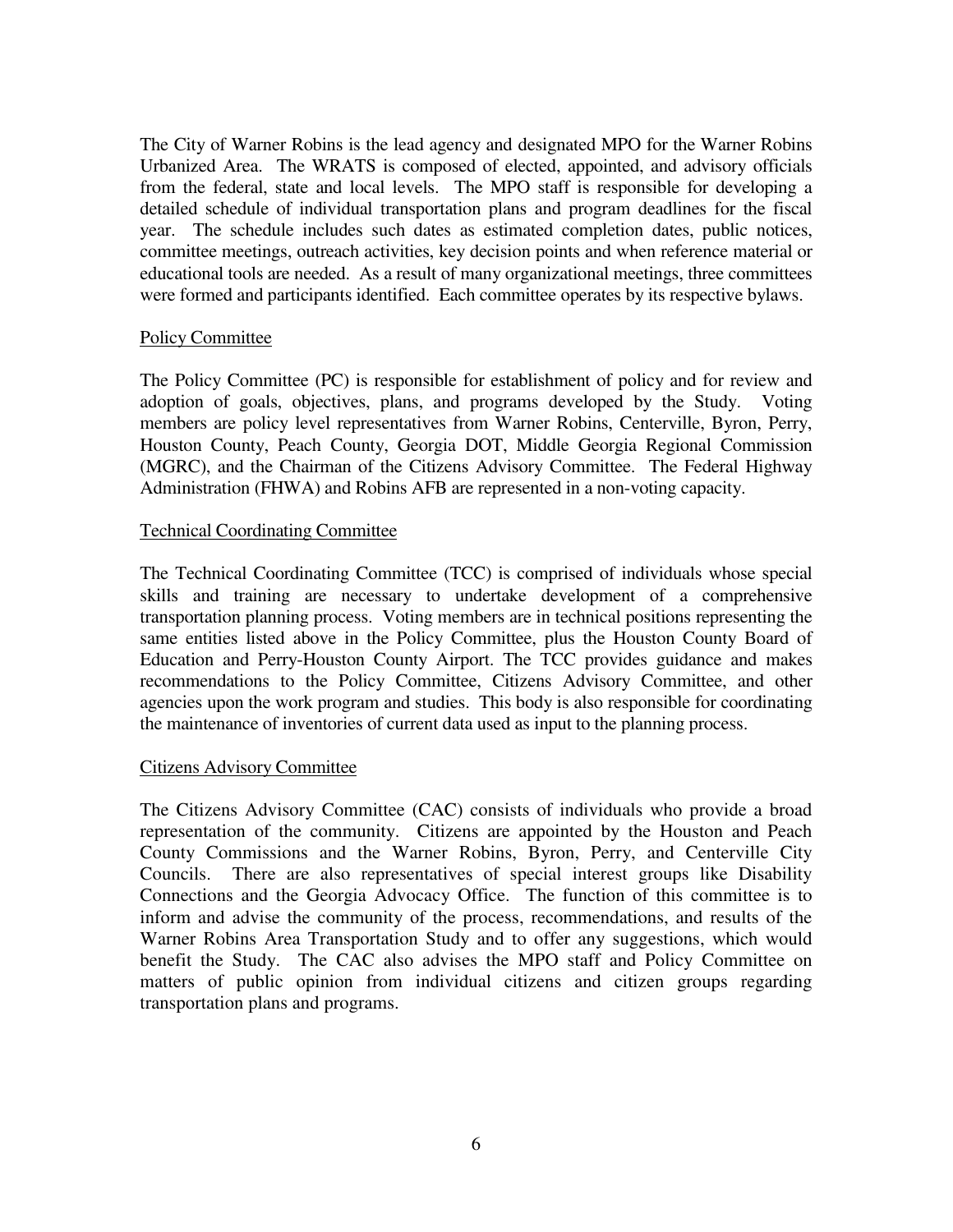### WRATS Committee Rosters

| <b>Policy Committee</b>      |  | <b>Technical Coordinating Commi</b> |                              |
|------------------------------|--|-------------------------------------|------------------------------|
| <b>Name</b><br>Agency        |  | <b>Name</b>                         | Agency                       |
| <b>City of Warner Robins</b> |  | **Bill Mulkey                       | <b>City of Warner Robins</b> |
| City of Centerville          |  | Mike Brumfield                      | City of Centerville          |
| <b>GDOT Planning</b>         |  | Jacob Cox                           | <b>Houston County</b>        |
| <b>Houston County</b>        |  | <b>Harland Smith</b>                | <b>GDOT District 3</b>       |
| Peach County                 |  | Vacant                              | Peach County                 |
| City of Perry                |  | Kaniz Sathi                         | <b>GDOT Planning</b>         |
| City of Byron                |  | Greg Boike                          | Middle Georgia RC            |
| Middle Georgia RC            |  | Michael Johnson                     | <b>City of Warner Robins</b> |
| FHWA-GA                      |  | David Hale                          | <b>City of Warner Robins</b> |
| <b>Robins AFB</b>            |  | Jessica Bird                        | <b>City of Warner Robins</b> |
|                              |  |                                     |                              |

| <b>Citizens Advisory Committee</b> |                               | Ken Robinson         | <b>Houston County</b>                   |
|------------------------------------|-------------------------------|----------------------|-----------------------------------------|
| <b>Name</b>                        | City/County/Agency            | Chad McMurrian       | City of Perry                           |
| Nancy Newell                       | <b>Houston County</b>         | Adam Smith           | <b>GDOT District 3</b>                  |
| Van Herrington                     | <b>Houston County</b>         | <b>Tiffany Bibb</b>  | City of Byron                           |
| Arthur Head                        | <b>City of Warner Robins</b>  | Forrest Walker       | <b>Houston County BOE</b>               |
| <b>Gerald Pounds</b>               | <b>City of Warner Robins</b>  | James Marquardt      | Perry-Houston Count                     |
| Ronnie Babbitt                     | City of Centerville           | Olivia Lewis         | <b>FHWA-GA</b>                          |
| Olen Reid                          | Peach County                  | <b>Ashley Finch</b>  | <b>GDOT Intermodal</b>                  |
| <b>Charles Lewis</b>               | City of Perry                 | <b>Walter Fricks</b> | <b>Flint Energies</b>                   |
| <b>Harold Deal</b>                 | City of Perry                 | Tonya Mole           | Georgia Department<br><b>Affairs</b>    |
| Tina Hopper                        | <b>Disability Connections</b> | Angie Gheesling      | <b>Houston County Deve</b><br>Authority |
|                                    | Georgia Advocacy              |                      |                                         |
| <b>Valerie Hughes</b>              | Member                        | <b>Tom Caiafa</b>    | <b>GDOT Planning</b>                    |

|                       | <b>Policy Committee</b>            | <b>Technical Coordinating Committee</b> |                                                     |  |
|-----------------------|------------------------------------|-----------------------------------------|-----------------------------------------------------|--|
| <b>Name</b>           | <b>Agency</b>                      |                                         | Agency                                              |  |
| LaRhonda Patrick      | <b>City of Warner Robins</b>       | ** Bill Mulkey                          | <b>City of Warner Robins</b>                        |  |
| *John Harley          | City of Centerville                | Mike Brumfield                          | City of Centerville                                 |  |
| Jannine Miller        | <b>GDOT Planning</b>               | Jacob Cox                               | <b>Houston County</b>                               |  |
| Tommy Stalnaker       | <b>Houston County</b>              | <b>Harland Smith</b>                    | <b>GDOT District 3</b>                              |  |
| <b>Martin Moseley</b> | Peach County                       | Vacant                                  | Peach County                                        |  |
| <b>Randall Walker</b> | City of Perry                      | Kaniz Sathi                             | <b>GDOT Planning</b>                                |  |
| Michael Chidester     | City of Byron                      | Greg Boike                              | Middle Georgia RC                                   |  |
| Greg Boike            | Middle Georgia RC                  | Michael Johnson                         | City of Warner Robins                               |  |
| Daniel Hinton         | FHWA-GA                            | David Hale                              | City of Warner Robins                               |  |
| <b>Scott Hastings</b> | <b>Robins AFB</b>                  | Jessica Bird                            | <b>City of Warner Robins</b>                        |  |
|                       |                                    | Tim Andrews                             | <b>Houston County</b>                               |  |
|                       | <b>Citizens Advisory Committee</b> | Ken Robinson                            | <b>Houston County</b>                               |  |
| <b>Name</b>           | City/County/Agency                 | Chad McMurrian                          | City of Perry                                       |  |
| <b>Nancy Newell</b>   | <b>Houston County</b>              | Adam Smith                              | <b>GDOT District 3</b>                              |  |
| Van Herrington        | <b>Houston County</b>              | <b>Tiffany Bibb</b>                     | City of Byron                                       |  |
| <b>Arthur Head</b>    | City of Warner Robins              | <b>Forrest Walker</b>                   | <b>Houston County BOE</b>                           |  |
| <b>Gerald Pounds</b>  | <b>City of Warner Robins</b>       | James Marquardt                         | Perry-Houston County Airport                        |  |
| Ronnie Babbitt        | City of Centerville                | Olivia Lewis                            | <b>FHWA-GA</b>                                      |  |
| Olen Reid             | Peach County                       | <b>Ashley Finch</b>                     | <b>GDOT Intermodal</b>                              |  |
| <b>Charles Lewis</b>  | City of Perry                      | <b>Walter Fricks</b>                    | <b>Flint Energies</b>                               |  |
| <b>Harold Deal</b>    | City of Perry                      | Tonya Mole                              | <b>Georgia Department of Community</b><br>Affairs   |  |
| Tina Hopper           | <b>Disability Connections</b>      | Angie Gheesling                         | <b>Houston County Development</b><br>Authority      |  |
|                       | Georgia Advocacy                   |                                         |                                                     |  |
| Valerie Hughes        | Member                             | Tom Caiafa                              | <b>GDOT Planning</b>                                |  |
|                       |                                    |                                         | Robins Regional Chamber of                          |  |
|                       |                                    | <b>April Bragg</b>                      | Commerce                                            |  |
|                       |                                    |                                         | Middle Georgia Community Action                     |  |
| *PC Chairman          |                                    | <b>Robin Thomas</b>                     | Agency                                              |  |
| **MPO Director        |                                    | <b>Marshall Wall</b>                    | <b>Robins AFB</b>                                   |  |
|                       |                                    | Spring Rosati                           | <b>Educare Center Inc./Warner Robins</b><br>Transit |  |
|                       |                                    | <b>Conner Poe</b>                       |                                                     |  |
|                       |                                    |                                         | Norfolk Southern Railway                            |  |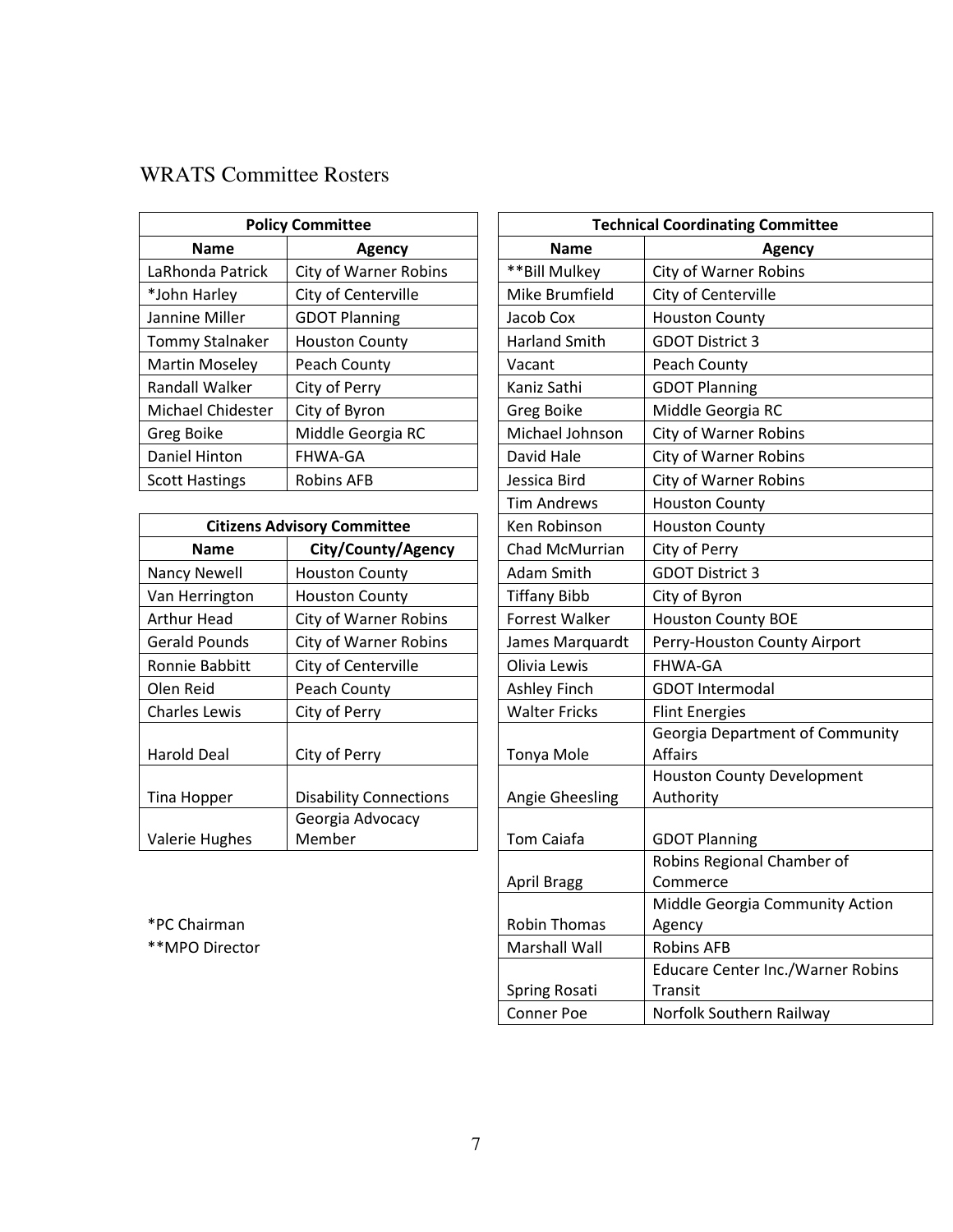### MPO's FY 2023 Planning Priorities

In FY 2023 the Warner Robins MPO staff will continue to support the established performance-based planning and programming system. The WRATS will set its own targets or support GDOT's PM1, PM2, PM3, and TAM Plan targets. Some of the tasks associated with this will include coordination and collaboration with FHWA, GDOT, and other Georgia MPOs with respect to TPM responsibilities; and administrative modification/amendment of the 2045 MTP and FY 2021-2024 TIP to update performance measures and targets and to include other transportation planning requirements. The prioritization of PEAs like climate change / resiliency, equity, complete streets, VPI, STRAHNET/DOD coordination, FLMA coordination, PEL, and data sharing will also be priorities for FY 2023.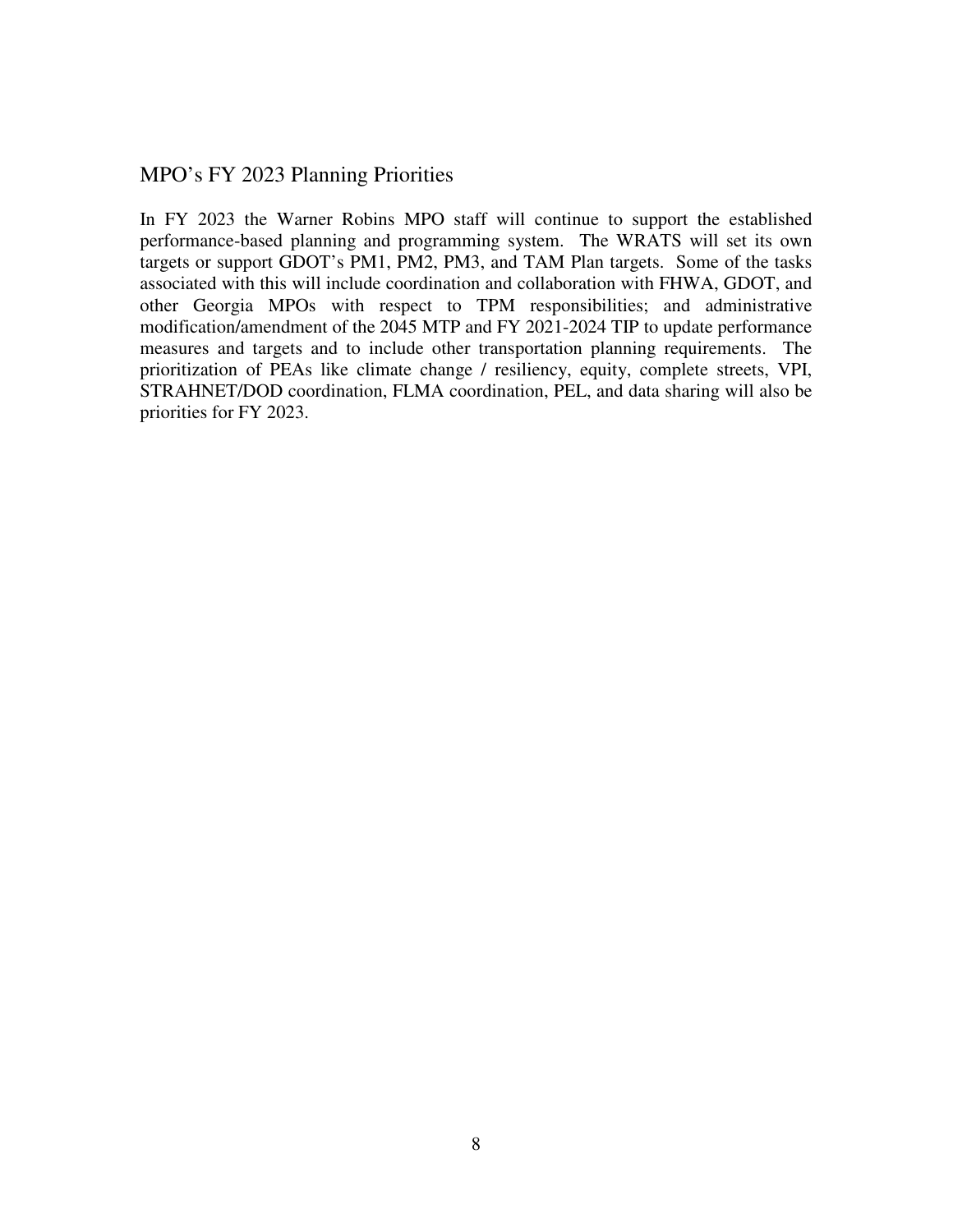Sub-Element 1.1: Program Coordination

| <b>OBJECTIVE</b><br>➤                            | To provide the interface between the transportation planning<br>process and the general community                                                                                                                                                          |
|--------------------------------------------------|------------------------------------------------------------------------------------------------------------------------------------------------------------------------------------------------------------------------------------------------------------|
| $\triangleright$ PREVIOUS WORK                   | -Reviewed MOA with MATS<br>-Updated WRATS information on MPO website                                                                                                                                                                                       |
| $\triangleright$ UPCOMING ACTIVITIES FOR<br>2023 | -Provide transportation-related data and services to planning<br>units, local government agencies, and the general public<br>-Meet/communicate with FHWA, GDOT, and other Georgia<br>MPOs to satisfy transportation performance management<br>requirements |
| <b>PRODUCT</b>                                   | Ongoing coordination with public and transportation<br>agencies                                                                                                                                                                                            |

| <b>TRANSPORTATION RELATED PLANNING ACTIVITIES</b> |  |  |  |  |
|---------------------------------------------------|--|--|--|--|
| ORGANIZATION<br><b>ACTIVITIES</b>                 |  |  |  |  |
|                                                   |  |  |  |  |
|                                                   |  |  |  |  |

| <b>TARGET START</b>  | 17/01/2<br>6/30/2<br><u>—</u> | <b>LEAD AGENCY</b> | $\blacksquare$ MPO |
|----------------------|-------------------------------|--------------------|--------------------|
| <b>AND END DATES</b> |                               |                    |                    |

| <b>FUNDING</b><br><b>SOURCE</b> | <b>AMOUNT</b> |
|---------------------------------|---------------|
| <b>FHWA-PL</b>                  | 16,000        |
| <b>STATE-PL</b>                 |               |
| <b>LOCAL</b>                    | 4,000         |
| <b>TOTAL</b>                    | \$20,000      |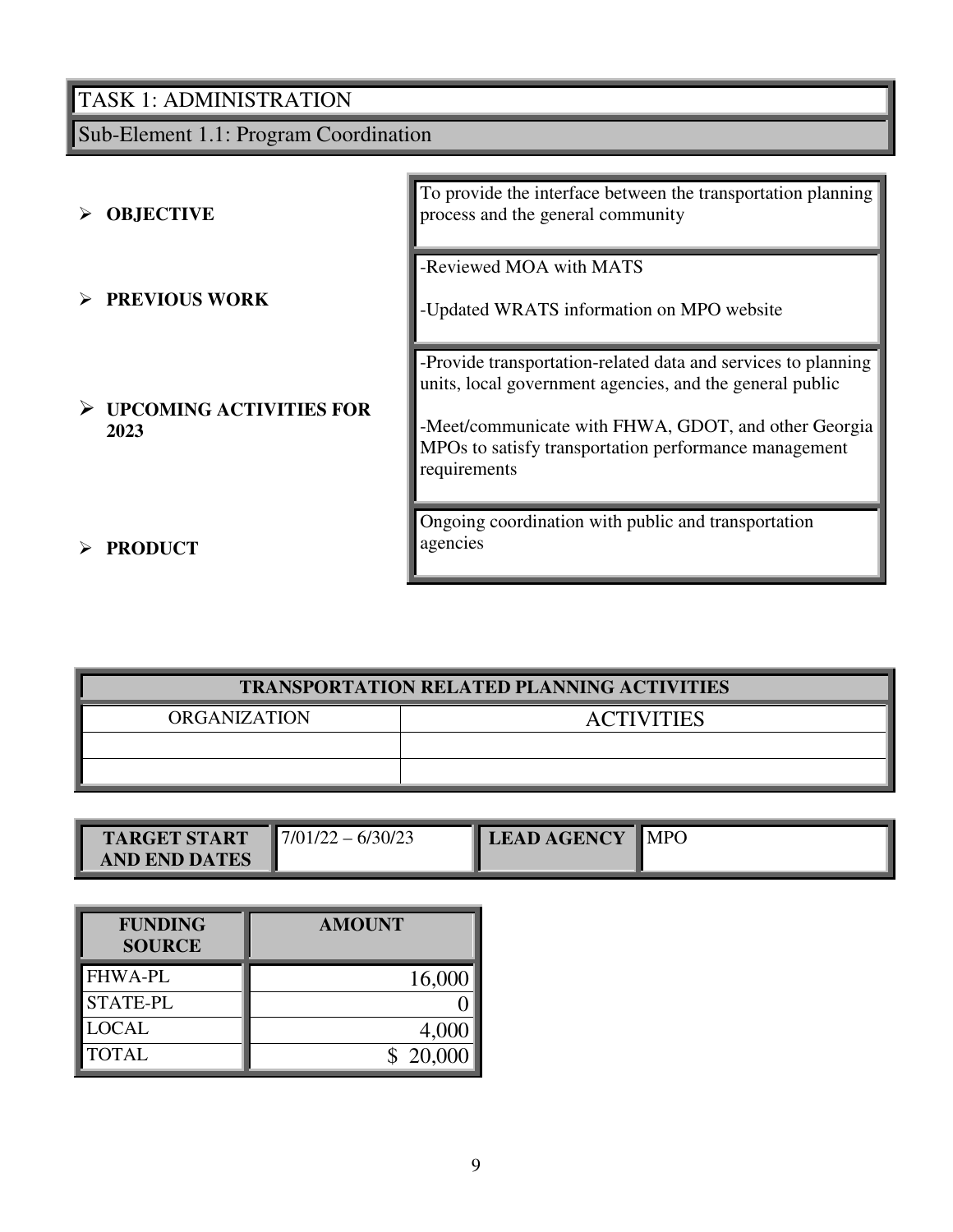Sub-Element 1.2: Operations and Administration

| $\triangleright$ OBJECTIVE                              | To ensure that the core MPO functions are being carried out in<br>accordance with 23 CFR 450 Subpart C, 23 CFR 420 Subpart A<br>and USDOT/FHWA initiatives                                                             |
|---------------------------------------------------------|------------------------------------------------------------------------------------------------------------------------------------------------------------------------------------------------------------------------|
| $\triangleright$ PREVIOUS WORK                          | -WRATS committees met in February/March, July/August, and<br>October/November<br>-UPWP was prepared and adopted and Performance and<br>Expenditure Reports submitted to GDOT and FHWA<br>-TIP was prepared and adopted |
|                                                         | -Arrange TCC, CAC, and PC meetings and prepare minutes<br>-Develop performance and expenditure reports, certification,                                                                                                 |
| $\triangleright$ UPCOMING ACTIVITIES<br><b>FOR 2023</b> | and reimbursement requests                                                                                                                                                                                             |
| <b>PRODUCT</b>                                          | WRATS committee meetings and minutes, performance and<br>expenditure reports, reimbursement requests                                                                                                                   |

| <b>TRANSPORTATION RELATED PLANNING ACTIVITIES</b> |  |  |  |  |
|---------------------------------------------------|--|--|--|--|
| <b>ORGANIZATION</b><br><b>ACTIVITIES</b>          |  |  |  |  |
|                                                   |  |  |  |  |
|                                                   |  |  |  |  |

| <b>TARGET START</b>  | $17/01/22 - 6/30/23$ | <b>LEAD AGENCY</b> | $\blacksquare$ MPO |
|----------------------|----------------------|--------------------|--------------------|
| <b>AND END DATES</b> |                      |                    |                    |

| <b>FUNDING</b><br><b>SOURCE</b> | <b>AMOUNT</b> |
|---------------------------------|---------------|
| <b>FHWA-PL</b>                  | 19,200        |
| <b>STATE-PL</b>                 |               |
| <b>LOCAL</b>                    | 4,800         |
| <b>TOTAL</b>                    | \$24,000      |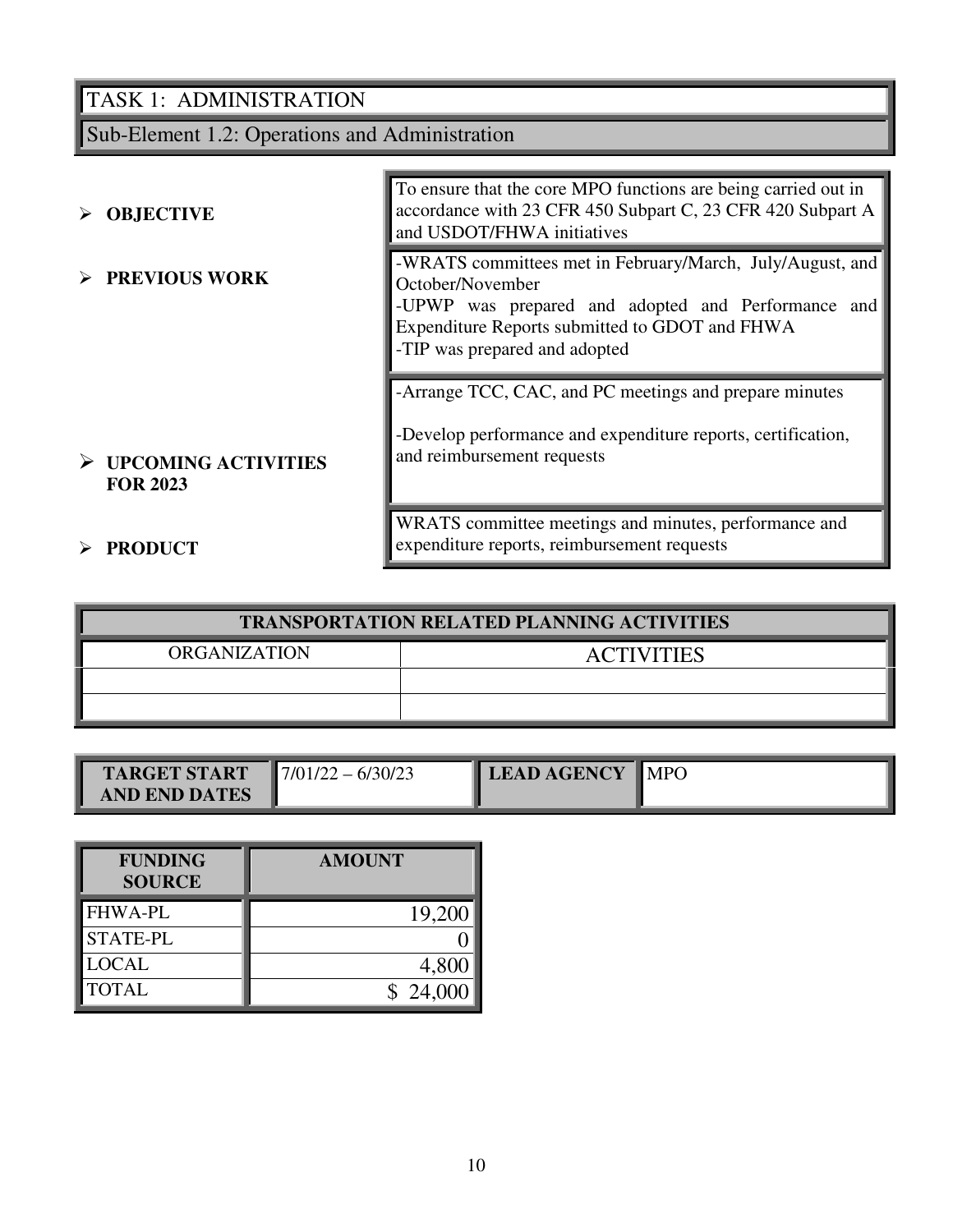# Sub-Element 1.3: Training/Employee Education

| <b>OBJECTIVE</b>           | To maintain a high degree of competency in transportation and<br>related planning disciplines                                                                                                                                                                                                                                                |  |  |
|----------------------------|----------------------------------------------------------------------------------------------------------------------------------------------------------------------------------------------------------------------------------------------------------------------------------------------------------------------------------------------|--|--|
|                            |                                                                                                                                                                                                                                                                                                                                              |  |  |
| <b>PREVIOUS WORK</b>       | -Transportation Planner participated virtually in the following:<br>Census 2020 Equity in Planning (Jul 20), GDOT New Transit<br>Services Workshop (Sept 9), Joint Comp Plan Stakeholders<br>(Sept 23), GAMPO Meeting/PL Funds Committee (Sept 27),<br>Robins AFB Sustainability Plan Group (Oct 21) and Truck<br>Parking Workshop (Dec 15). |  |  |
| <b>UPCOMING ACTIVITIES</b> | -Transportation Planner participated in performance<br>management and NPMRDS webinars and one on VPI hosted by<br>FHWA.                                                                                                                                                                                                                      |  |  |
| <b>FOR 2023</b>            | Attend conferences and courses offered by the National<br>Highway Institute (NHI), Federal and State DOTs, and other<br>transportation-related institutions                                                                                                                                                                                  |  |  |
| <b>PRODUCT</b>             | Ongoing staff improvement and education                                                                                                                                                                                                                                                                                                      |  |  |

| <b>TRANSPORTATION RELATED PLANNING ACTIVITIES</b> |  |  |  |  |
|---------------------------------------------------|--|--|--|--|
| <b>ORGANIZATION</b><br><b>ACTIVITIES</b>          |  |  |  |  |
|                                                   |  |  |  |  |
|                                                   |  |  |  |  |

| <b>TARGET START</b>  | <b>To be determined</b> | <b>LEAD AGENCY</b> | $\blacksquare$ MPC |
|----------------------|-------------------------|--------------------|--------------------|
| <b>AND END DATES</b> |                         |                    |                    |

| <b>FUNDING</b><br><b>SOURCE</b> | <b>AMOUNT</b> |
|---------------------------------|---------------|
| <b>FHWA-PL</b>                  | 2,400         |
| <b>STATE-PL</b>                 |               |
| <b>LOCAL</b>                    | 600           |
| <b>TOTAL</b>                    | \$3,000       |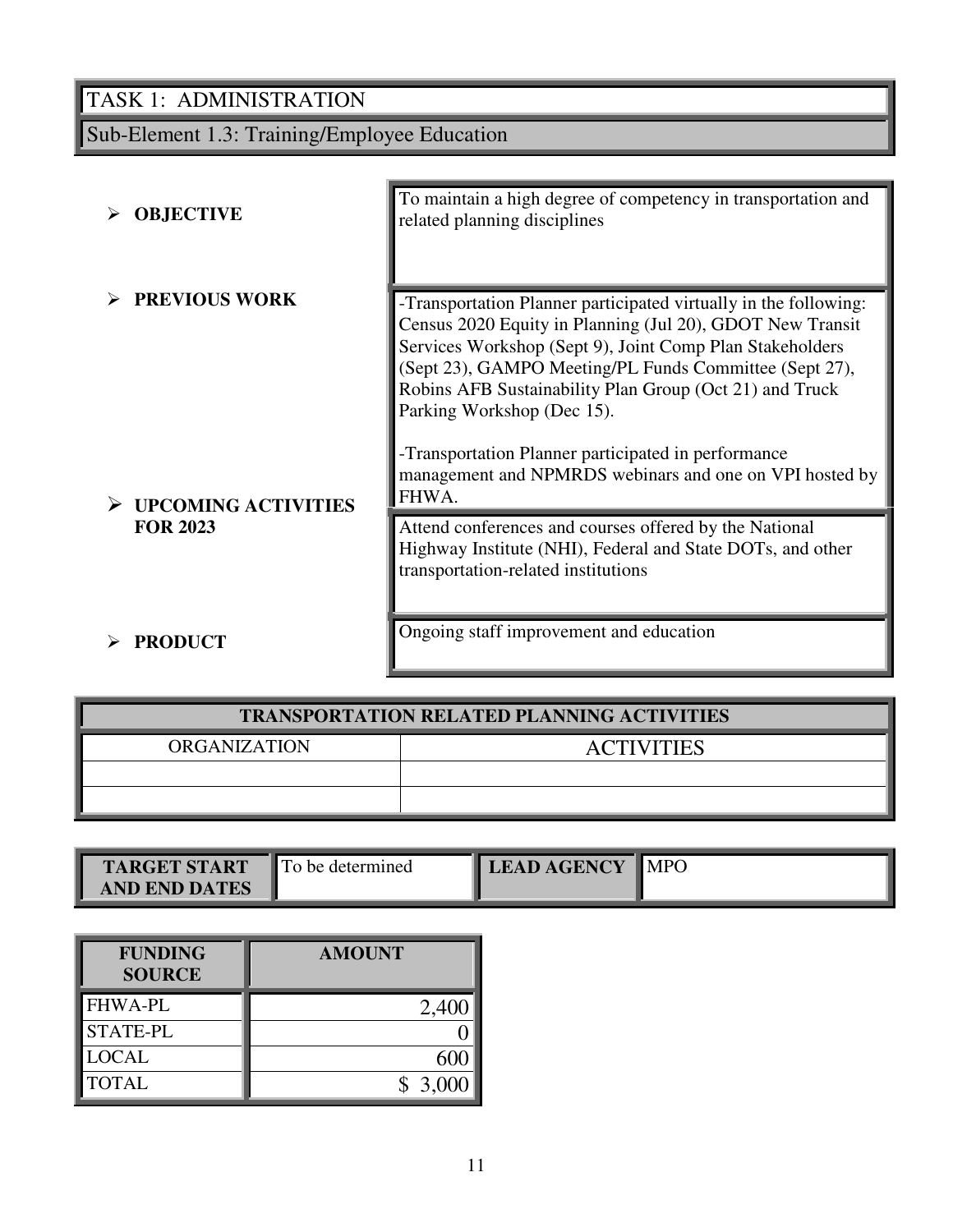# Sub-Element 1.4: Unified Planning Work Program

| <b>OBJECTIVE</b>                              | To prepare annual WRATS Unified Planning Work Program in<br>accordance with 23 CFR 450 Subpart C, 23 CFR 420 Subpart A<br>and USDOT/FHWA initiatives                                                                                                                         |
|-----------------------------------------------|------------------------------------------------------------------------------------------------------------------------------------------------------------------------------------------------------------------------------------------------------------------------------|
| <b>PREVIOUS WORK</b>                          | -Draft FY 2022 UPWP prepared<br>-Final FY 2022 UPWP approved at February/March 2021<br>meetings<br>-FY 2023 UPWP prepared with an anticipated adoption of<br>March 8, 2022                                                                                                   |
| <b>UPCOMING ACTIVITIES</b><br><b>FOR 2023</b> | -Submit biannual performance and expenditure reports to the<br>appropriate agencies<br>-Identify transportation planning work tasks and sub-elements,<br>prepare descriptive narrative and cost estimate for each sub-<br>element, and coordinate input for the FY 2024 UPWP |
| <b>PRODUCT</b>                                | FY 2024 UPWP (anticipated adoption March 14, 2023)                                                                                                                                                                                                                           |

| <b>TRANSPORTATION RELATED PLANNING ACTIVITIES</b> |  |  |  |  |  |
|---------------------------------------------------|--|--|--|--|--|
| <b>ORGANIZATION</b><br><b>ACTIVITIES</b>          |  |  |  |  |  |
|                                                   |  |  |  |  |  |
|                                                   |  |  |  |  |  |

| TARGET START         | Draft: 12/15/2022         | LEAD AGENCY MPO |  |
|----------------------|---------------------------|-----------------|--|
| <b>AND END DATES</b> | <b>Final:</b> $3/14/2023$ |                 |  |

| <b>FUNDING</b><br><b>SOURCE</b> | <b>AMOUNT</b> |
|---------------------------------|---------------|
| <b>FHWA-PL</b>                  | 2,400         |
| STATE-PL                        |               |
| <b>LOCAL</b>                    |               |
| <b>TOTAL</b>                    | \$3,000       |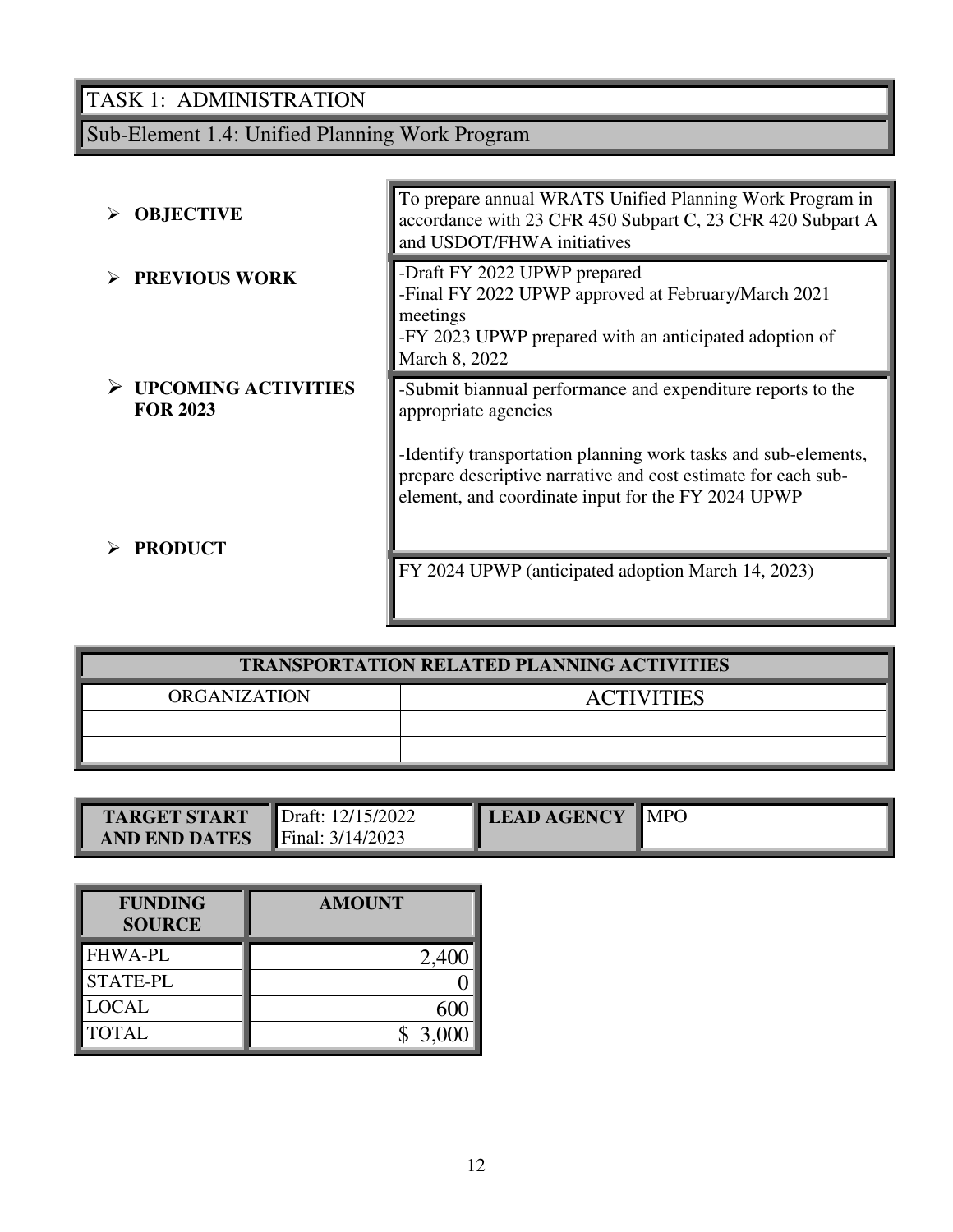# TASK 2: PUBLIC INVOLVEMENT

# Sub-Element 2.1: Community Outreach/Education

| <b>OBJECTIVE</b>                              | To provide citizens, local officials, and other stakeholders with<br>information to help them understand the metropolitan<br>transportation process                                                                           |
|-----------------------------------------------|-------------------------------------------------------------------------------------------------------------------------------------------------------------------------------------------------------------------------------|
| <b>PREVIOUS WORK</b>                          | -Posted admin mods for FY 2021-2024 TIP & 2045 MTP to<br>MPO website<br>-Advertised amendments to Participation Plan                                                                                                          |
| <b>UPCOMING ACTIVITIES</b><br><b>FOR 2023</b> | -Meet with community groups and individuals on WRATS<br>planning program<br>-Identify transportation deficiencies and other community<br>issues and concerns<br>-Use virtual technologies and techniques to inform the public |
| <b>PRODUCT</b>                                | Ongoing community outreach and education                                                                                                                                                                                      |

| <b>TRANSPORTATION RELATED PLANNING ACTIVITIES</b> |  |  |  |
|---------------------------------------------------|--|--|--|
| <b>ORGANIZATION</b><br><b>ACTIVITIES</b>          |  |  |  |
|                                                   |  |  |  |
|                                                   |  |  |  |

| <b>TARGET START</b>  | 6/30/23<br>$\blacksquare$ 7/01/22 – | <b>LEAD AGENCY</b> | <b>IMPC</b> |
|----------------------|-------------------------------------|--------------------|-------------|
| <b>AND END DATES</b> |                                     |                    |             |

| <b>FUNDING</b><br><b>SOURCE</b> | <b>AMOUNT</b> |
|---------------------------------|---------------|
| <b>FHWA-PL</b>                  | 1,600         |
| <b>STATE-PL</b>                 |               |
| <b>LOCAL</b>                    |               |
| <b>TOTAL</b>                    | 2,000         |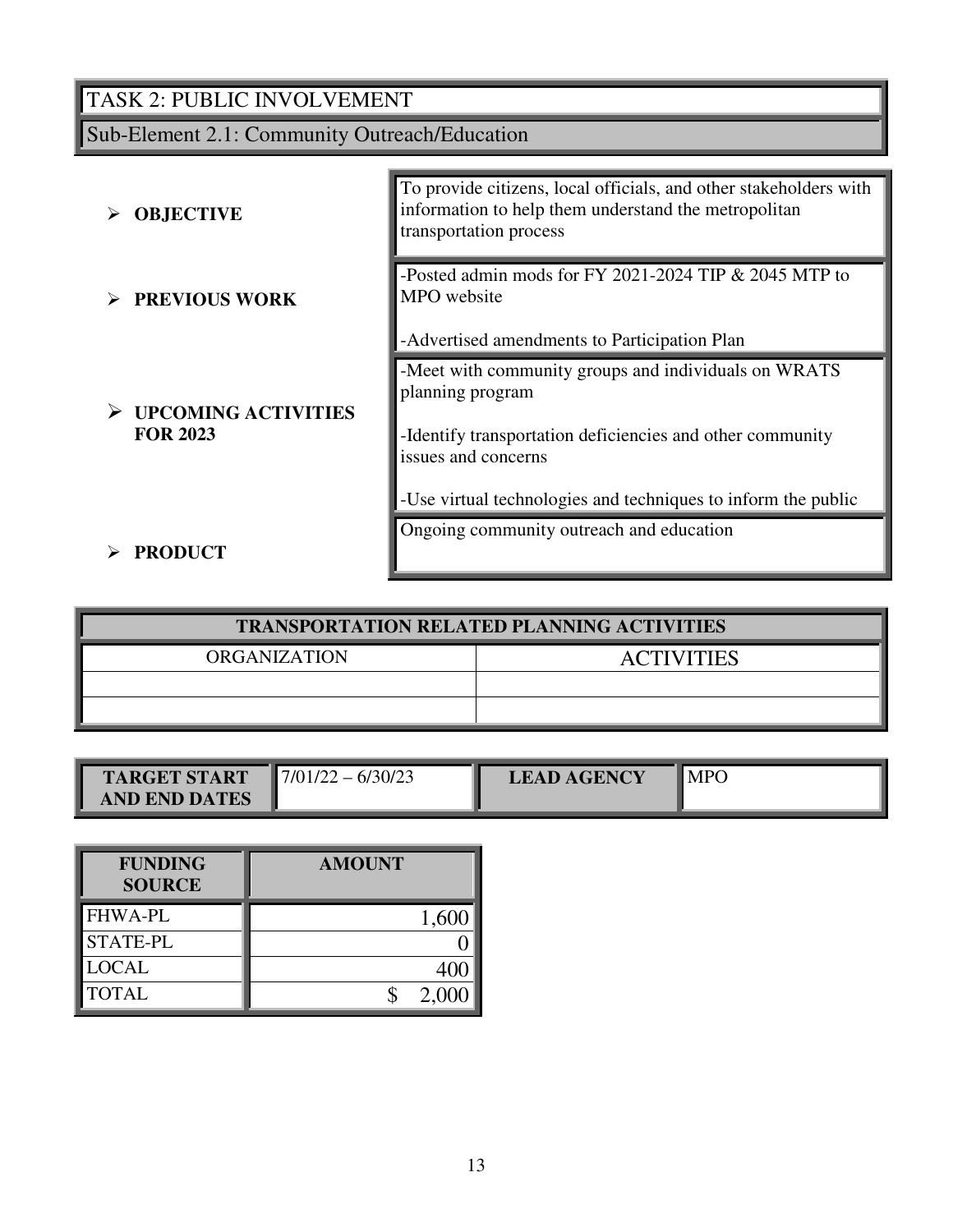# TASK 2: PUBLIC INVOLVEMENT

Sub-Element 2.2: Environmental Justice/Title VI

| <b>OBJECTIVE</b>                                 | To seek out and consider the needs of those traditionally<br>underserved, such as low-income and minority households,<br>who may face challenges accessing employment and other<br>services                                                 |
|--------------------------------------------------|---------------------------------------------------------------------------------------------------------------------------------------------------------------------------------------------------------------------------------------------|
| <b>PREVIOUS WORK</b>                             | -Created a presentation and reported on EJ populations,<br>transportation disadvantaged, LEP, journey to work and job<br>inflow/outflow by county<br>-Reviewed and updated ADA Transition Plan                                              |
| <b>UPCOMING</b><br><b>ACTIVITIES FOR</b><br>2023 | -Monitor and evaluate the public participation process and<br>review and update the Participation Plan as appropriate<br>-Promote equity by evaluating distribution of transportation<br>resources, benefits, costs, services, and programs |
| $\triangleright$ PRODUCT                         | Participation Plan updates (if needed)                                                                                                                                                                                                      |

| <b>TRANSPORTATION RELATED PLANNING ACTIVITIES</b> |                   |  |
|---------------------------------------------------|-------------------|--|
| ORGANIZATION                                      | <b>ACTIVITIES</b> |  |
|                                                   |                   |  |
|                                                   |                   |  |

| <b>TARGET START</b>  | 6/30/23<br>//01/2 | <b>LEAD AGENCY</b> | <b>MPC</b> |
|----------------------|-------------------|--------------------|------------|
| <b>AND END DATES</b> |                   |                    |            |

| <b>FUNDING</b><br><b>SOURCE</b> | <b>AMOUNT</b> |
|---------------------------------|---------------|
| <b>FHWA-PL</b>                  | 1,600         |
| <b>STATE-PL</b>                 |               |
| <b>LOCAL</b>                    |               |
| <b>TOTAL</b>                    | 2,000         |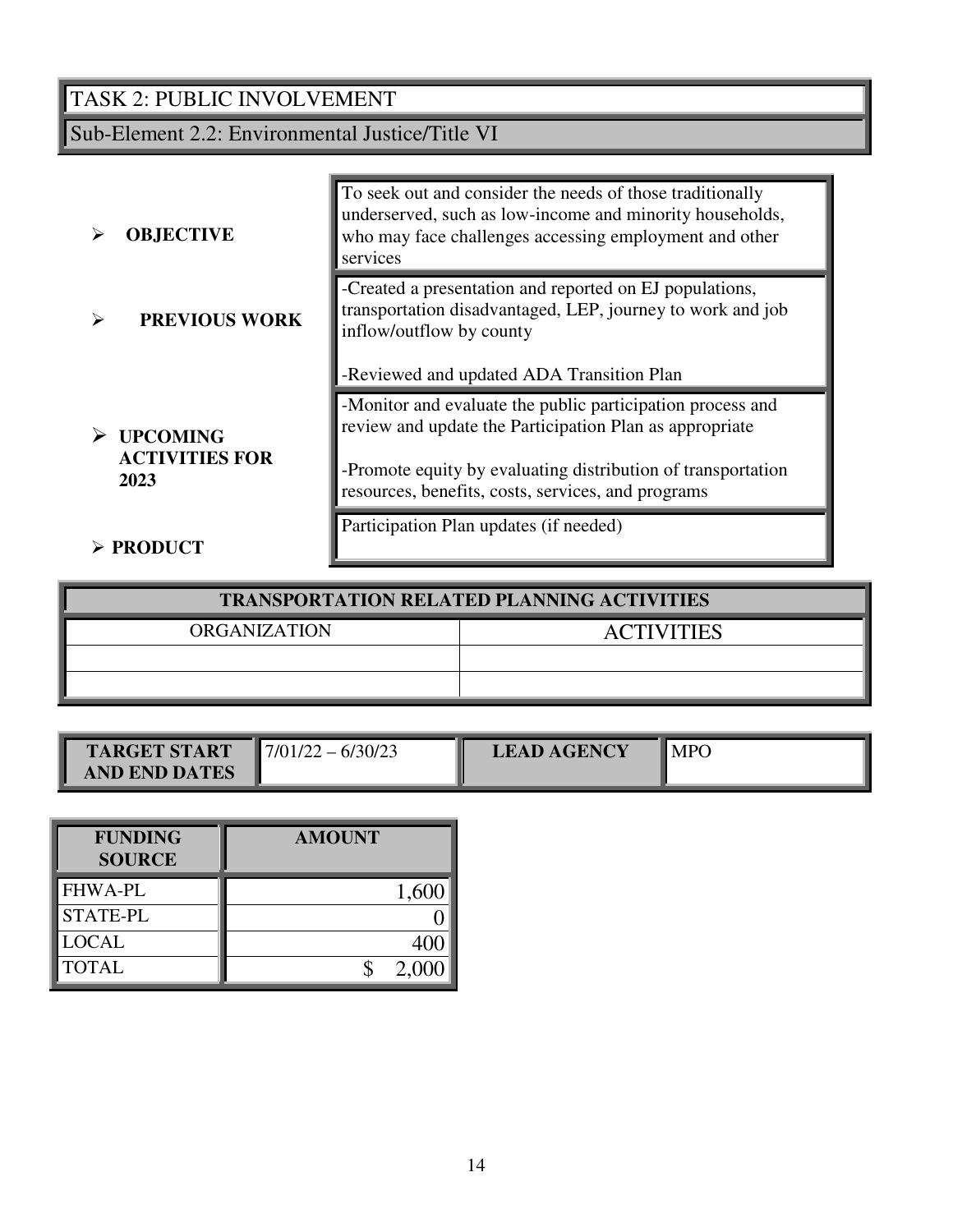Sub-Element 3.1: Socio-Economic Data

| <b>OBJECTIVE</b>                              | To analyze current socio-economic conditions and estimate<br>projections necessary for the transportation model                                                                           |
|-----------------------------------------------|-------------------------------------------------------------------------------------------------------------------------------------------------------------------------------------------|
| <b>PREVIOUS WORK</b>                          | -Reviewed socio-economic data for Census activities<br>-Collected and reviewed Census data and created maps<br>showing EJ populations, LEP groups, and travel to work times               |
| <b>UPCOMING</b><br><b>ACTIVITIES FOR 2023</b> | -Identify population, housing, median income, employment,<br>and school enrollment information<br>-Use American Community Survey (ACS) data in describing<br>metropolitan travel patterns |
|                                               | -Collect and analyze Census data related to EJ populations and<br>the transportation disadvantaged                                                                                        |
| <b>PRODUCT</b>                                | Socio-economic data maps and reports                                                                                                                                                      |

| <b>TRANSPORTATION RELATED PLANNING ACTIVITIES</b> |                   |  |
|---------------------------------------------------|-------------------|--|
| <b>ORGANIZATION</b>                               | <b>ACTIVITIES</b> |  |
|                                                   |                   |  |
|                                                   |                   |  |

| <b>TARGET START AND </b> 7/01/22 - 6/30/23 | <b>LEAD AGENCY</b> | <b>MPG</b> |
|--------------------------------------------|--------------------|------------|
| <b>END DATES</b>                           |                    |            |

| <b>FUNDING SOURCE</b> | <b>AMOUNT</b> |
|-----------------------|---------------|
| <b>FHWA-PL</b>        | 2,00          |
| <b>STATE-PL</b>       |               |
| <b>LOCAL</b>          | 500           |
| <b>TOTAL</b>          | 2,500         |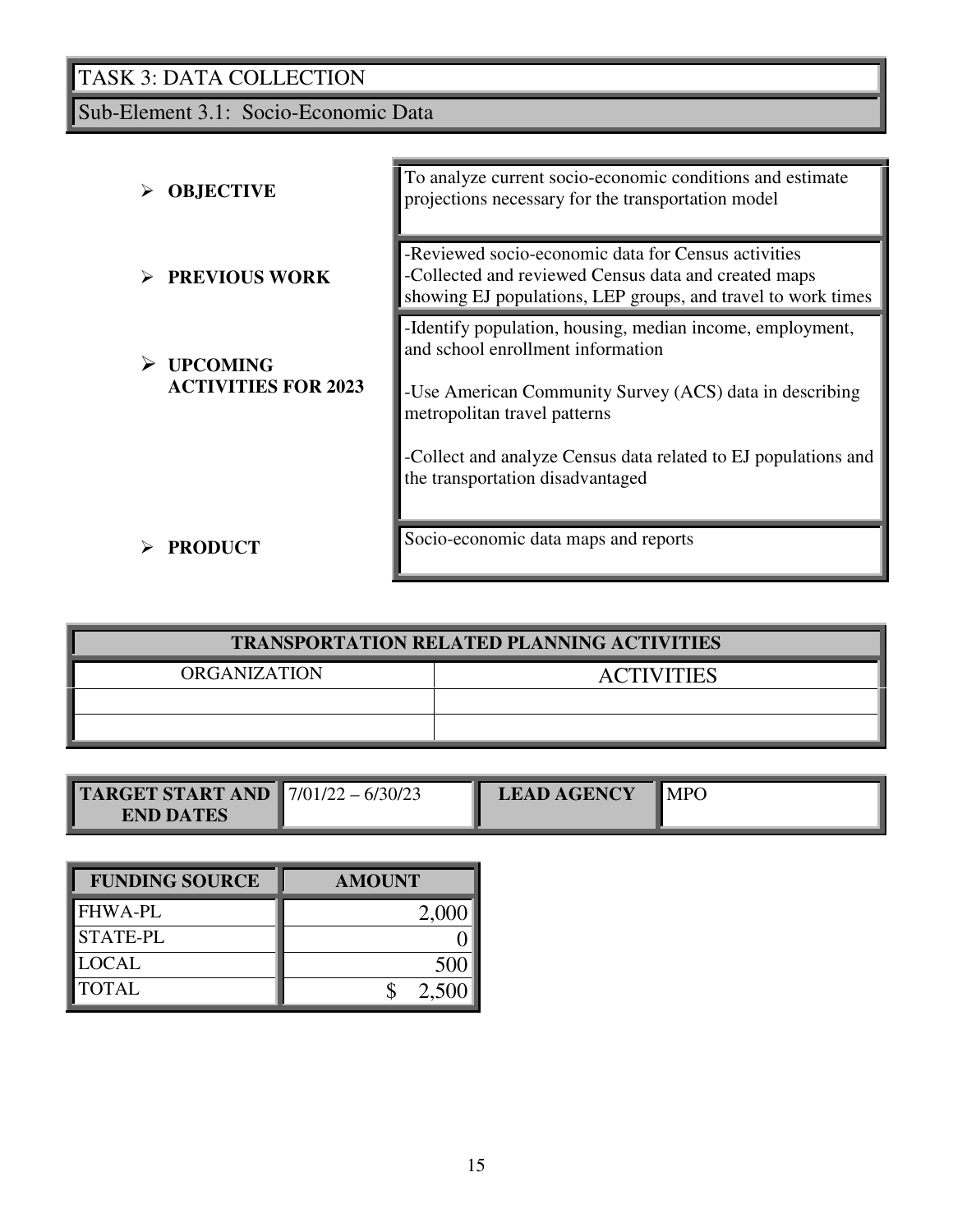Sub-Element 3.2: Land Use Monitoring

| <b>OBJECTIVE</b>                                 | To maintain and update future $\&$ existing land use                                                                                                                                                       |
|--------------------------------------------------|------------------------------------------------------------------------------------------------------------------------------------------------------------------------------------------------------------|
| <b>PREVIOUS WORK</b>                             | -Reviewed planning and zoning staff reports, meeting agendas<br>and minutes<br>-Reviewed and commented on DRI submissions                                                                                  |
| <b>UPCOMING</b><br><b>ACTIVITIES FOR</b><br>2023 | -Monitor significant zoning actions that could produce<br>urbanized area land use changes<br>-Evaluate land use and socio-economic data changes to<br>determine effects on transportation plan development |
| <b>PRODUCT</b>                                   | Ongoing monitoring of land use changes                                                                                                                                                                     |

| <b>TRANSPORTATION RELATED PLANNING ACTIVITIES</b> |                   |  |
|---------------------------------------------------|-------------------|--|
| <b>ORGANIZATION</b>                               | <b>ACTIVITIES</b> |  |
|                                                   |                   |  |
|                                                   |                   |  |

| <b>FUNDING SOURCE</b> | <b>AMOUNT</b> |
|-----------------------|---------------|
| <b>FHWA-PL</b>        |               |
| <b>STATE-PL</b>       |               |
| <b>LOCAL</b>          |               |
| <b>TOTAL</b>          |               |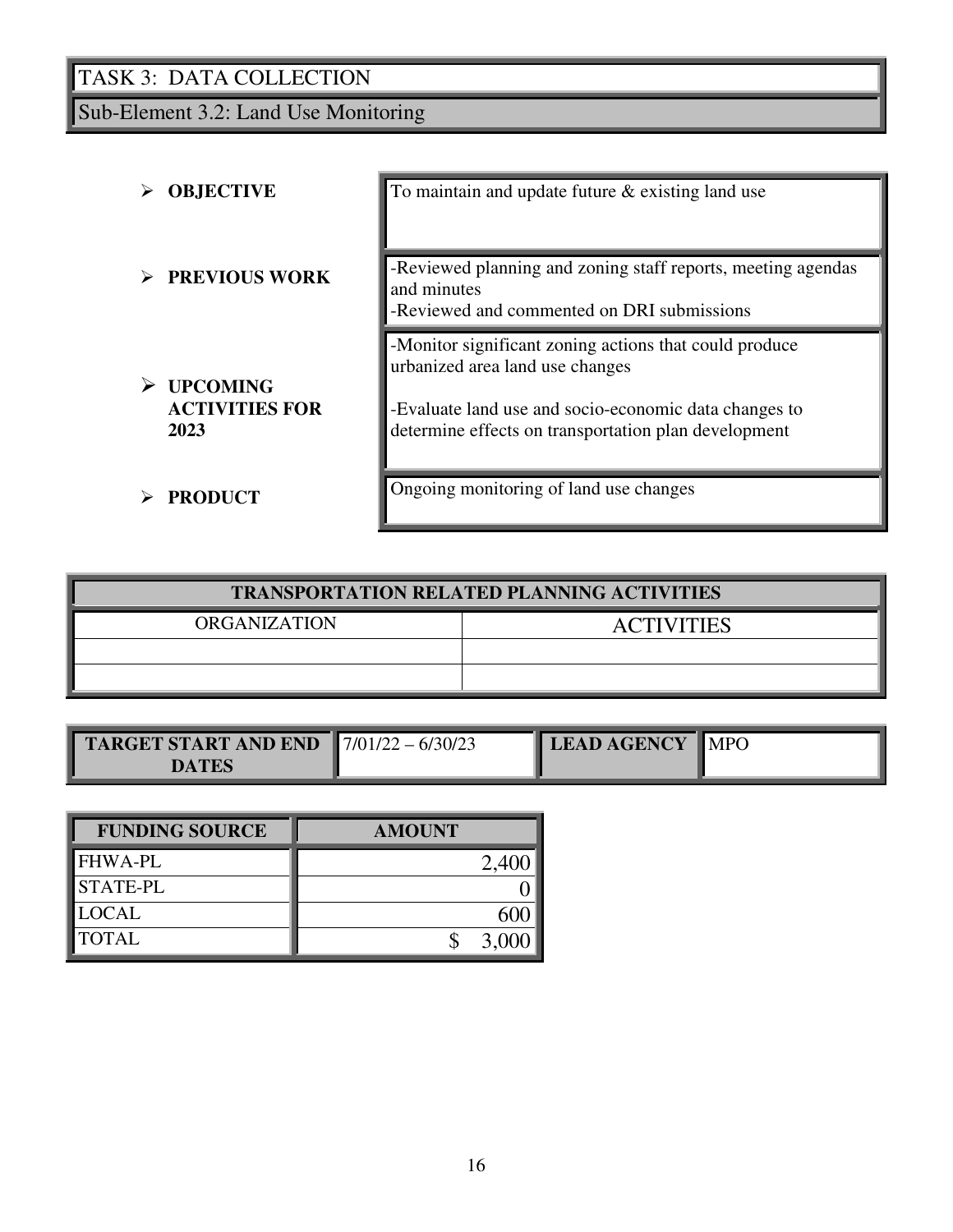Sub-Element 3.3: Accident Reduction Program

| <b>OBJECTIVE</b>           | To identify and improve locations with high accident rates or<br>operational deficiencies              |  |
|----------------------------|--------------------------------------------------------------------------------------------------------|--|
| <b>PREVIOUS WORK</b>       | -Processed monthly accident reports for WRATS area<br>-Produced WRATS Top 50 Report for 2021           |  |
|                            | -Collect and compile traffic accident reports for 2022                                                 |  |
| <b>UPCOMING</b>            |                                                                                                        |  |
| <b>ACTIVITIES FOR 2023</b> | -Identify high risk locations and undertake a program to reduce<br>accidents, injuries, and fatalities |  |
|                            | -Create and present top accident locations report at WRATS                                             |  |
|                            | February/March meetings                                                                                |  |
| <b>PRODUCT</b>             | Accident database and report                                                                           |  |

| <b>TRANSPORTATION RELATED PLANNING ACTIVITIES</b> |                   |  |  |
|---------------------------------------------------|-------------------|--|--|
| <b>ORGANIZATION</b>                               | <b>ACTIVITIES</b> |  |  |
|                                                   |                   |  |  |
|                                                   |                   |  |  |

|                         |                          |                    | $\sim$ |
|-------------------------|--------------------------|--------------------|--------|
| <b>TARGET START AND</b> | $\overline{\phantom{a}}$ | <b>LEAD AGENCY</b> |        |
| <b>END DATES</b>        |                          |                    |        |

| <b>FUNDING SOURCE</b> | <b>AMOUNT</b> |
|-----------------------|---------------|
| <b>FHWA-PL</b>        | 11,200        |
| <b>STATE-PL</b>       |               |
| <b>LOCAL</b>          | 2,800         |
| <b>TOTAL</b>          | 14,000        |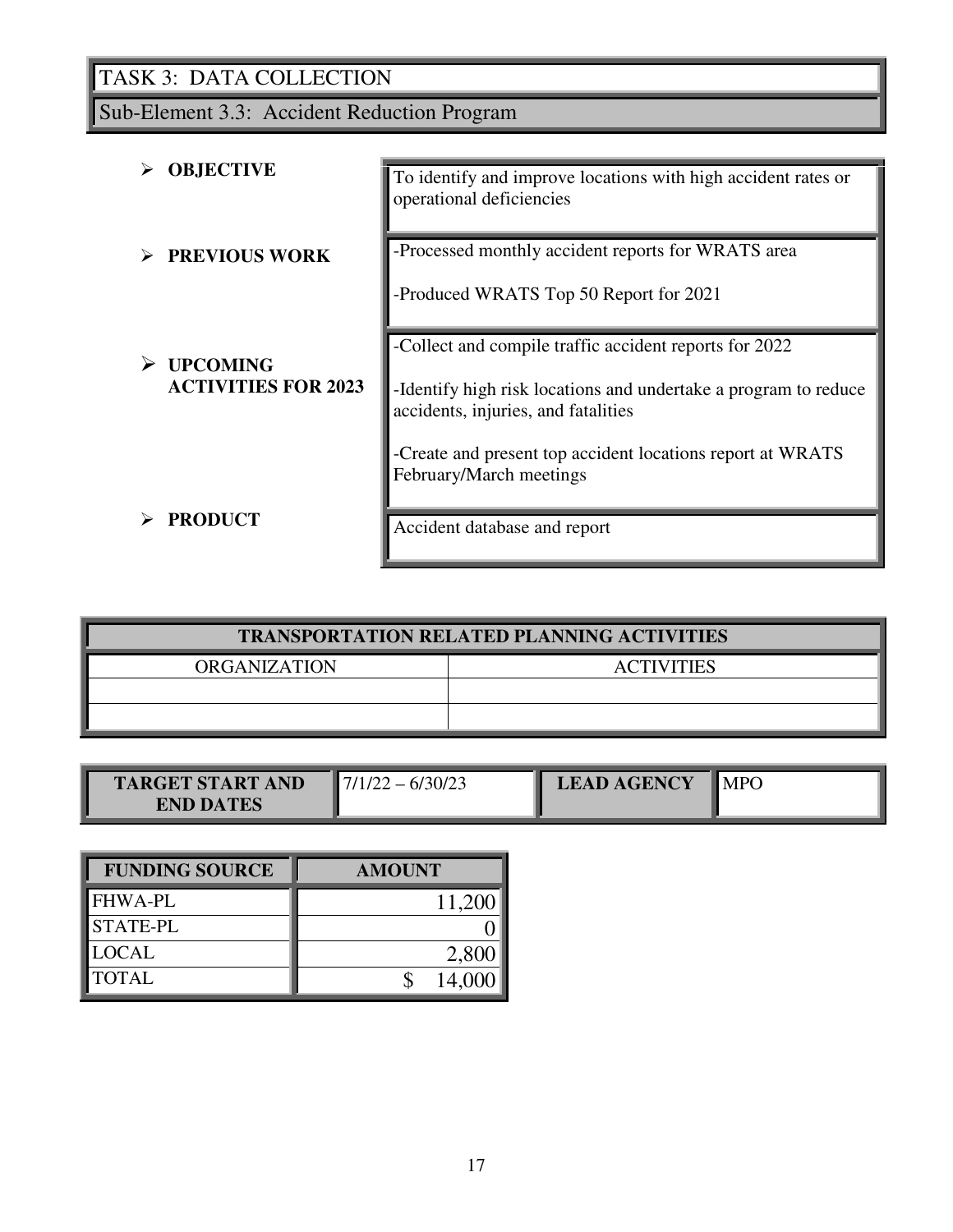Sub-Element 3.4: System Monitoring

| <b>OBJECTIVE</b>                                      | To monitor changes in existing transportation system conditions<br>for verifying the validity of the WRATS Plan                                                                               |
|-------------------------------------------------------|-----------------------------------------------------------------------------------------------------------------------------------------------------------------------------------------------|
| <b>PREVIOUS WORK</b>                                  | -Collected traffic counts for calendar year 2021<br>-Conducted warrant studies for stop sign and traffic signal<br>requests                                                                   |
| <b>UPCOMING</b><br>➤<br><b>ACTIVITIES FOR</b><br>2023 | -Compile GDOT annual traffic counts and conduct special<br>counts<br>-Scope available data related to safety, pavement and bridge<br>condition, travel time reliability, and freight movement |
| <b>PRODUCT</b>                                        | Traffic counts database                                                                                                                                                                       |

| <b>TRANSPORTATION RELATED PLANNING ACTIVITIES</b> |                   |  |  |
|---------------------------------------------------|-------------------|--|--|
| <b>ORGANIZATION</b>                               | <b>ACTIVITIES</b> |  |  |
|                                                   |                   |  |  |
|                                                   |                   |  |  |

| <b>TARGET START AND END</b> 7/1/22 - 6/30/23 | <b>LEAD AGENCY</b> | MP <sub>(</sub> |
|----------------------------------------------|--------------------|-----------------|
| <b>DATES</b>                                 |                    |                 |

| <b>FUNDING SOURCE</b> | <b>AMOUNT</b> |
|-----------------------|---------------|
| <b>FHWA-PL</b>        | 2,40          |
| <b>STATE-PL</b>       |               |
| <b>LOCAL</b>          |               |
| <b>TOTAL</b>          | 3,000         |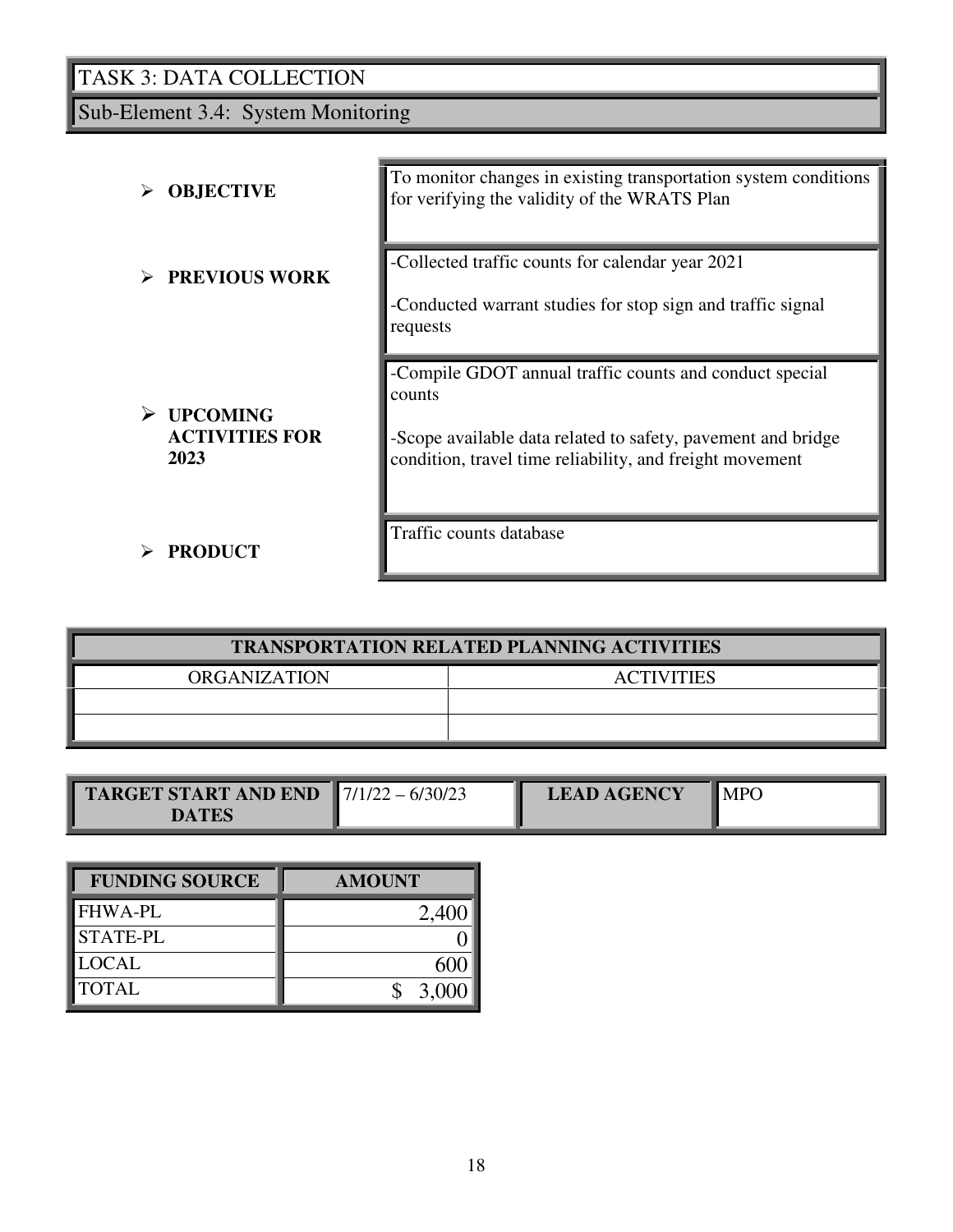Sub-Element 4.1: Air Quality

|      | <b>OBJECTIVE</b>      | To prepare an air quality element for the WRATS planning<br>process and participate in activities of the Middle Georgia Clean<br>Air Coalition. |
|------|-----------------------|-------------------------------------------------------------------------------------------------------------------------------------------------|
|      | <b>PREVIOUS WORK</b>  | -Attended Middle Georgia Clean Air Advisory Committee<br>meetings                                                                               |
|      |                       | -Attended Middle Georgia Clean Air Coalition (MGCAC)<br>meetings                                                                                |
|      | <b>UPCOMING</b>       | -Encourage air quality strategies and local actions in Middle<br>Georgia                                                                        |
| 2023 | <b>ACTIVITIES FOR</b> | -Support Healthy Buildings Initiative and Middle Georgia Solar<br>Programs                                                                      |
|      | <b>PRODUCT</b>        | -Help engage at federal, state and local levels                                                                                                 |
|      |                       | Ongoing support of MGCAC model and priorities                                                                                                   |

| <b>TRANSPORTATION RELATED PLANNING ACTIVITIES</b> |                   |  |  |
|---------------------------------------------------|-------------------|--|--|
| <b>ORGANIZATION</b>                               | <b>ACTIVITIES</b> |  |  |
|                                                   |                   |  |  |
|                                                   |                   |  |  |

| TARGET START AND<br><b>END DATES</b> | /30/23<br>$\eta$ | <b>LEAD AGENCY</b> | <b>MPC</b> |
|--------------------------------------|------------------|--------------------|------------|
|--------------------------------------|------------------|--------------------|------------|

| <b>FUNDING SOURCE</b> | <b>AMOUNT</b> |
|-----------------------|---------------|
| <b>FHWA-PL</b>        |               |
| <b>STATE-PL</b>       |               |
| LOCAL                 |               |
| <b>TOTAL</b>          | 2.00          |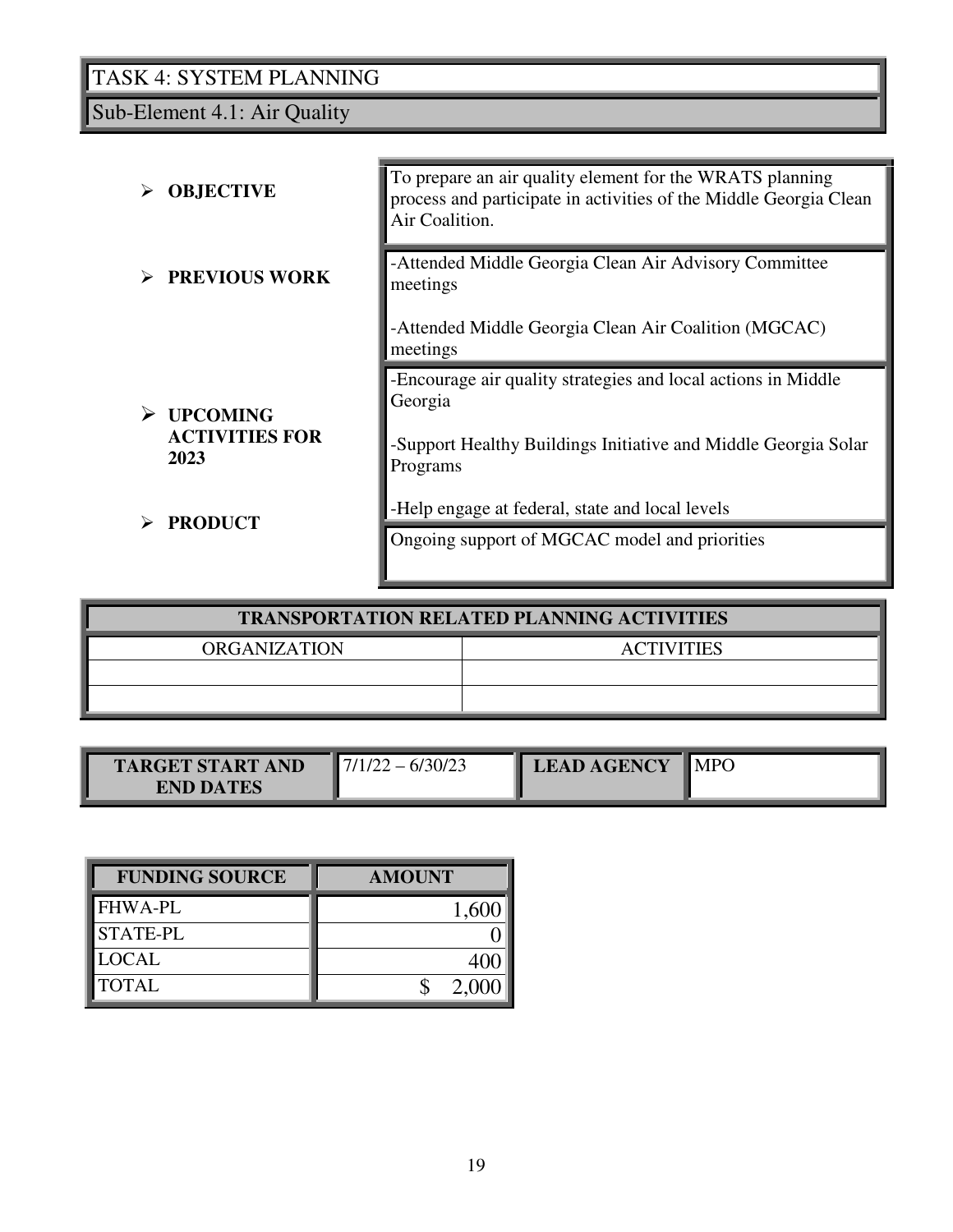Sub-Element 4.2: Transportation Improvement Program

| <b>OBJECTIVE</b>                              | To define a 4 year capital improvement program for<br>transportation projects                                                                                                             |
|-----------------------------------------------|-------------------------------------------------------------------------------------------------------------------------------------------------------------------------------------------|
| <b>PREVIOUS WORK</b>                          | Completed FY 2021-2024 TIP and amended as needed                                                                                                                                          |
| <b>UPCOMING</b><br><b>ACTIVITIES FOR 2023</b> | -Work with GDOT and local planning partners to maintain<br>an up-to-date FY 2021-2024 TIP<br>-Prepare FY 2022-2025 TIP if needed<br>-Present FY 2022-2025 TIP for public review if needed |
| <b>PRODUCT</b>                                | FY 2022-2025 TIP                                                                                                                                                                          |

| <b>TRANSPORTATION RELATED PLANNING ACTIVITIES</b> |                   |  |  |
|---------------------------------------------------|-------------------|--|--|
| <b>ORGANIZATION</b>                               | <b>ACTIVITIES</b> |  |  |
|                                                   |                   |  |  |
|                                                   |                   |  |  |

| <b>TARGET START AND END</b> | 3/31/23<br>$\blacksquare$ Draft | <b>LEAD AGENCY</b> | <b>MPC</b> |
|-----------------------------|---------------------------------|--------------------|------------|
| <b>DATES</b>                | 6/30/23<br>. Final              |                    |            |

| <b>FUNDING SOURCE</b> | <b>AMOUNT</b> |
|-----------------------|---------------|
| <b>FHWA-PL</b>        | 5,700         |
| <b>STATE-PL</b>       |               |
| <b>LOCAL</b>          | 1,425         |
| <b>TOTAL</b>          | $7.12^{4}$    |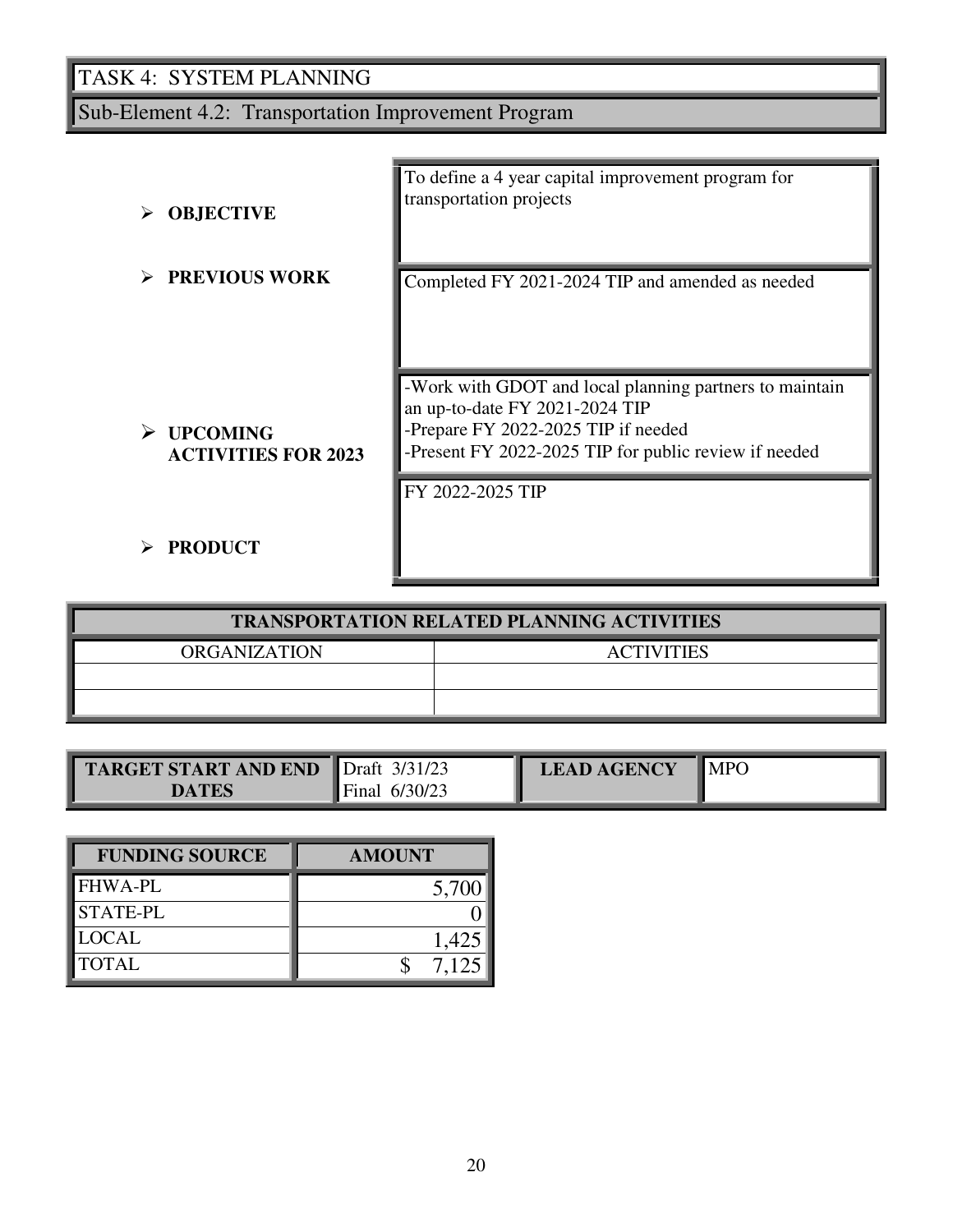Sub-element 4.3: Metropolitan Transportation Plan

| <b>OBJECTIVE</b>                              | To maintain/update the WRATS 2045 Metropolitan<br>Transportation Plan in accordance with 23 CFR 450 Subpart<br>C and USDOT/FHWA initiatives                      |
|-----------------------------------------------|------------------------------------------------------------------------------------------------------------------------------------------------------------------|
| $\triangleright$ PREVIOUS WORK                | WRATS 2045 Metropolitan Transportation Plan adopted<br>October 21, 2020                                                                                          |
| <b>UPCOMING</b><br><b>ACTIVITIES FOR 2023</b> | -Evaluate the need to amend 2045 MTP to include final<br>performance measures, targets, and other transportation<br>planning requirements                        |
|                                               | -Prioritize climate change / resiliency, complete streets,<br>STRAHNET/DOD coordination, FLMA coordination and<br>PEL in the MTP development process and content |
| <b>PRODUCT</b>                                | <b>WRATS</b> 2045 Metropolitan Transportation Plan<br>administrative modifications/amendments                                                                    |

| <b>TRANSPORTATION RELATED PLANNING ACTIVITIES</b> |                   |  |  |
|---------------------------------------------------|-------------------|--|--|
| <b>ORGANIZATION</b>                               | <b>ACTIVITIES</b> |  |  |
|                                                   |                   |  |  |
|                                                   |                   |  |  |

| <b>TARGET START AND END</b><br>) A TES | $17/01/22 - 6/30/23$ | <b>LEAD AGENCY</b> | <b>MPO</b> |
|----------------------------------------|----------------------|--------------------|------------|
|----------------------------------------|----------------------|--------------------|------------|

| <b>FUNDING SOURCE</b> | <b>AMOUNT</b> |
|-----------------------|---------------|
| <b>FHWA-PL</b>        |               |
| <b>STATE-PL</b>       |               |
| <b>LOCAL</b>          | 1,117         |
| <b>TOTAL</b>          | 5,584         |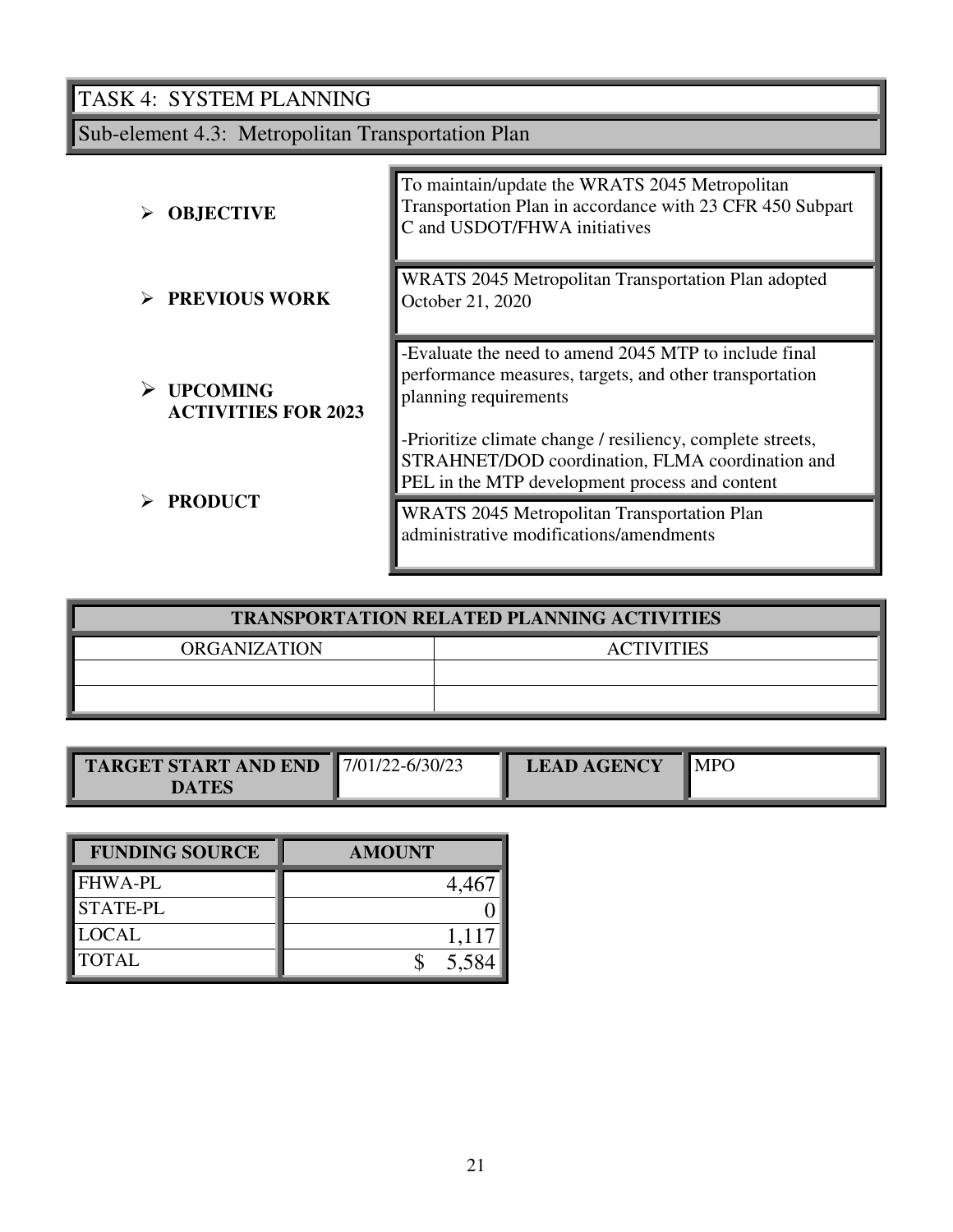Sub-Element 4.4: Freight

| <b>OBJECTIVE</b>                                   | To plan for efficient movement of freight throughout the<br><b>WRATS</b> area                                                                                                                            |
|----------------------------------------------------|----------------------------------------------------------------------------------------------------------------------------------------------------------------------------------------------------------|
| <b>PREVIOUS WORK</b>                               | -Attended FHWA Freight workshop<br>-Utilized freight data tools                                                                                                                                          |
| <b>UPCOMING</b><br>➤<br><b>ACTIVITIES FOR 2023</b> | -Explore relationship between land use and truck traffic<br>-Collect data linking freight and economy<br>-Create a map showing Truck Route System and how it affects<br>the MPO's transportation network |
| <b>PRODUCT</b>                                     | -Report of findings and supporting documentation such as maps                                                                                                                                            |

| <b>TRANSPORTATION RELATED PLANNING ACTIVITIES</b> |                   |  |  |
|---------------------------------------------------|-------------------|--|--|
| <b>ORGANIZATION</b>                               | <b>ACTIVITIES</b> |  |  |
|                                                   |                   |  |  |
|                                                   |                   |  |  |

| <b>TARGET START AND END</b> $\blacksquare$ 7/1/22 – 6/30/23<br>DATES |  | <b>LEAD AGENCY</b> | $\blacksquare$ MPO |
|----------------------------------------------------------------------|--|--------------------|--------------------|
|----------------------------------------------------------------------|--|--------------------|--------------------|

| <b>FUNDING SOURCE</b> | <b>AMOUNT</b> |
|-----------------------|---------------|
| <b>FHWA-PL</b>        | 2,40          |
| <b>STATE-PL</b>       |               |
| <b>LOCAL</b>          |               |
| <b>TOTAL</b>          | 3.00          |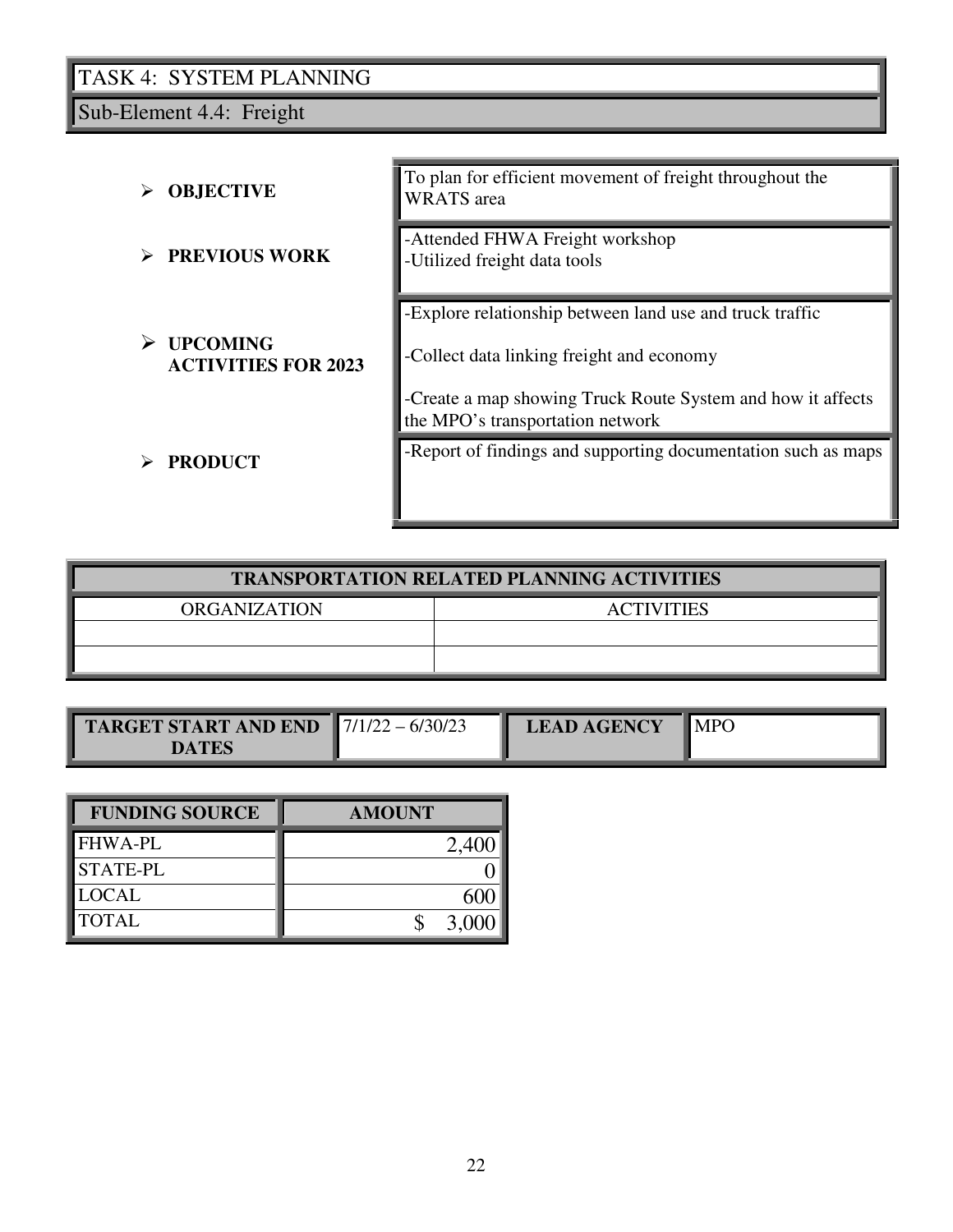# TASK 5: SAFE & ACCESSIBLE TRANSPORTATION OPTIONS

Sub-Element 5.1: Complete Streets

| <b>OBJECTIVE</b>                              | To increase safe and accessible options for multiple travel<br>modes for people of all ages and abilities                            |  |  |  |  |  |
|-----------------------------------------------|--------------------------------------------------------------------------------------------------------------------------------------|--|--|--|--|--|
| <b>PREVIOUS WORK</b>                          | -New Task                                                                                                                            |  |  |  |  |  |
| <b>UPCOMING</b><br><b>ACTIVITIES FOR 2023</b> | -Provide and discuss Complete Streets principles at TCC, CAC,<br>and PC meetings<br>- Review 2045 MTP for Complete Streets inclusion |  |  |  |  |  |
| <b>PRODUCT</b>                                | - Encourage adoption of Complete Streets policies<br>-Complete Streets standards and policies                                        |  |  |  |  |  |

| <b>TRANSPORTATION RELATED PLANNING ACTIVITIES</b> |                   |  |  |  |  |  |  |  |  |
|---------------------------------------------------|-------------------|--|--|--|--|--|--|--|--|
| <b>ORGANIZATION</b>                               | <b>ACTIVITIES</b> |  |  |  |  |  |  |  |  |
|                                                   |                   |  |  |  |  |  |  |  |  |
|                                                   |                   |  |  |  |  |  |  |  |  |

| <b>TARGET START AND END</b> $\sqrt{\frac{7}{122}} - \frac{6}{30/23}$ | <b>LEAD AGENCY</b> | $\blacksquare$ MPO |
|----------------------------------------------------------------------|--------------------|--------------------|
| DATES                                                                |                    |                    |

| <b>FUNDING SOURCE</b> | <b>AMOUNT</b> |
|-----------------------|---------------|
| <b>FHWA-PL</b>        |               |
| <b>STATE-PL</b>       |               |
| <b>LOCAL</b>          |               |
| <b>TOTAL</b>          | 2.41          |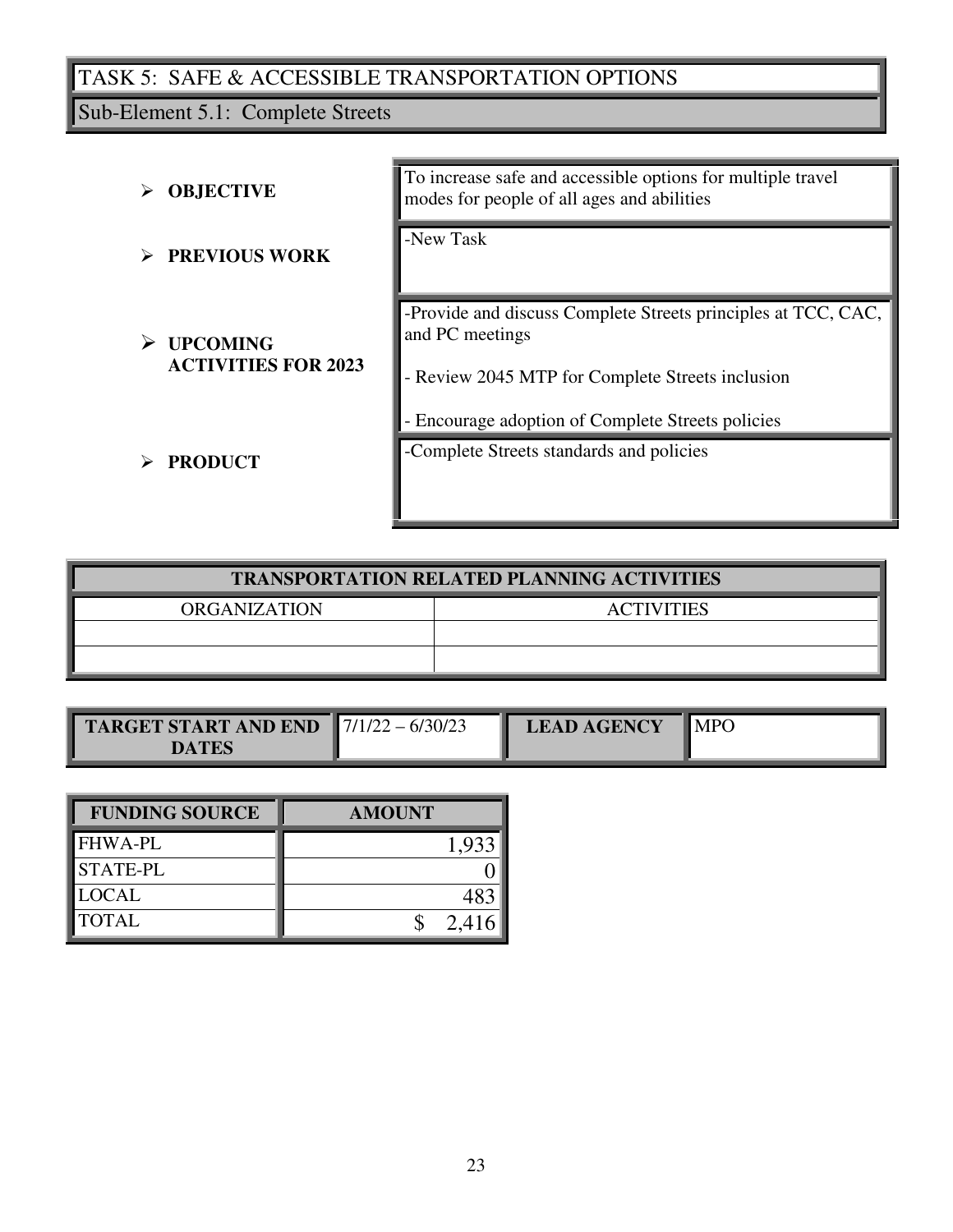| <b>PROPOSED FUNDING SOURCE BY PERFORMING AGENCY - FY 2023</b> |                                                                        |                             |                    |                                |                                          |                                     |                             |                           |                            |  |  |
|---------------------------------------------------------------|------------------------------------------------------------------------|-----------------------------|--------------------|--------------------------------|------------------------------------------|-------------------------------------|-----------------------------|---------------------------|----------------------------|--|--|
| Funding<br>Source                                             | <b>SUB-ELEMENT</b><br>Number and Title                                 | <b>FHWA</b>                 | <b>FTA</b><br>5303 | <b>FEDERAL</b><br><b>TOTAL</b> | <b>GDOT</b><br><b>PL</b><br><b>MATCH</b> | <b>GDOT</b><br>5303<br><b>MATCH</b> | <b>GDOT</b><br><b>TOTAL</b> | <b>LOCAL</b>              | <b>TOTAL</b>               |  |  |
| <b>FHWA</b>                                                   | Program Coordination<br>1.1                                            | 16,000.00<br>$\mathbf{s}$   |                    | 16,000.00<br>$\mathbb{S}$      |                                          |                                     |                             | 4,000.00<br>$\mathcal{S}$ | 20,000.00<br>-\$           |  |  |
| <b>FHWA</b>                                                   | Operations and Administration<br>1.2                                   | $\mathbf{s}$<br>19,200.00   |                    | $\mathbb{S}$<br>19,200.00      |                                          |                                     |                             | $\mathbf{s}$<br>4,800.00  | $\mathbf{s}$<br>24,000.00  |  |  |
| <b>FHWA</b>                                                   | Training/Employee Education<br>1.3                                     | $\mathbb{S}$<br>2,400.00    |                    | $\mathbb{S}$<br>2,400.00       |                                          |                                     |                             | 600.00<br>\$              | 3,000.00<br>-\$            |  |  |
| <b>FHWA</b>                                                   | Unified Planning Work Program<br>1.4                                   | 2,400.00<br>\$              |                    | 2,400.00<br>$\mathbb{S}$       |                                          |                                     |                             | 600.00<br>$\mathbf{s}$    | 3,000.00<br>$\mathbf{s}$   |  |  |
| <b>FHWA</b>                                                   | Community Outreach/Education<br>2.1                                    | \$<br>1,600.00              |                    | $\mathbb{S}$<br>1,600.00       |                                          |                                     |                             | 400.00<br>$\mathbf{s}$    | 2,000.00<br>$\mathcal{S}$  |  |  |
| <b>FHWA</b>                                                   | Environmental Justice/Title VI<br>2.2                                  | $\mathbf{s}$<br>1,600.00    |                    | $\mathbb{S}$<br>1,600.00       |                                          |                                     |                             | 400.00<br>$\mathbf{s}$    | $\mathbf{s}$<br>2,000.00   |  |  |
| <b>FHWA</b>                                                   | Socio-Economic Data<br>3.1                                             | $\mathbb{S}$<br>2,000.00    |                    | \$<br>2,000.00                 |                                          |                                     |                             | 500.00<br>\$.             | 2,500.00<br><sup>\$</sup>  |  |  |
| <b>FHWA</b>                                                   | Land Use Monitoring<br>3.2                                             | $\mathbb{S}$<br>2,400.00    |                    | \$<br>2,400.00                 |                                          |                                     |                             | 600.00<br>\$.             | 3,000.00<br>$\mathbf{s}$   |  |  |
| <b>FHWA</b>                                                   | Accident Reduction Program<br>3.3                                      | $\mathfrak{S}$<br>11,200,00 |                    | \$<br>11,200,00                |                                          |                                     |                             | 2,800.00<br>\$.           | 14,000.00<br>$\mathcal{S}$ |  |  |
| <b>FHWA</b>                                                   | 3.4<br>System Monitoring                                               | $\mathbf{s}$<br>2,400.00    |                    | \$<br>2,400.00                 |                                          |                                     |                             | $\mathbf{s}$<br>600.00    | 3,000.00<br>$\mathcal{S}$  |  |  |
| <b>FHWA</b>                                                   | Air Quality<br>4.1                                                     | $\mathbf{s}$<br>1,600.00    |                    | $\mathbb{Z}$<br>1,600.00       |                                          |                                     |                             | 400.00<br>$\mathbf{s}$    | $\mathbf{s}$<br>2,000.00   |  |  |
| <b>FHWA</b>                                                   | Transportation Improvement Program<br>4.2                              | $\mathbf{s}$<br>5,700.00    |                    | \$<br>5,700.00                 |                                          |                                     |                             | 1,425.00<br>$\mathcal{S}$ | $\mathbf{s}$<br>7,125.00   |  |  |
| <b>FHWA</b>                                                   | Metropolitan Transportation Plan<br>4.3                                | 4,467.00<br>$\mathbb{S}$    |                    | 4,467.00<br>\$                 |                                          |                                     |                             | 1,117.00<br>\$            | -\$<br>5,584.00            |  |  |
| <b>FHWA</b>                                                   | Freight<br>4.4                                                         | 2,400.00<br>$\mathbf{s}$    |                    | $\mathbb{S}$<br>2,400.00       |                                          |                                     |                             | 600.00<br>$\mathbf{s}$    | 3,000.00<br>$\mathbf{s}$   |  |  |
| <b>FHWA</b>                                                   | $*5.1$<br>Complete Streets                                             | 1.933.00<br>$\mathcal{S}$   |                    | \$<br>1,933.00                 |                                          |                                     |                             | 483.00<br>$\mathcal{S}$   | 2,416.00<br>$\mathbf{s}$   |  |  |
|                                                               | <b>TOTALS</b><br>*MPO electing to use 2.5% of PL funds instead of Y410 | 77,300.00<br>- \$           | $\mathcal{S}$      | 77,300.00<br>$\mathcal{S}$     | \$                                       | \$                                  | \$                          | 19,325.00<br>\$           | 96,625.00<br>-\$           |  |  |